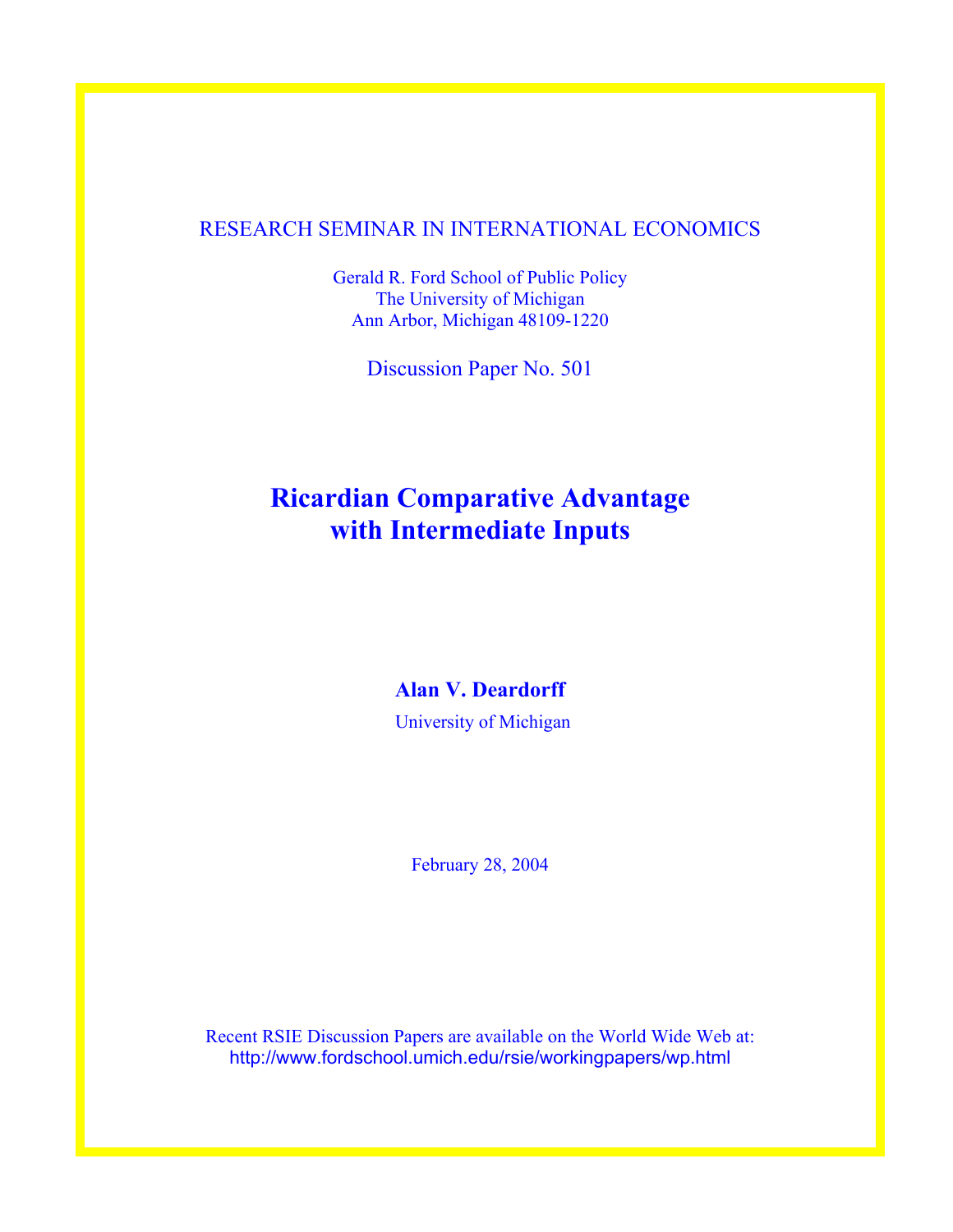# **Ricardian Comparative Advantage with Intermediate Inputs**

**Alan V. Deardorff** 

**The University of Michigan** 

Revised, February 28, 2004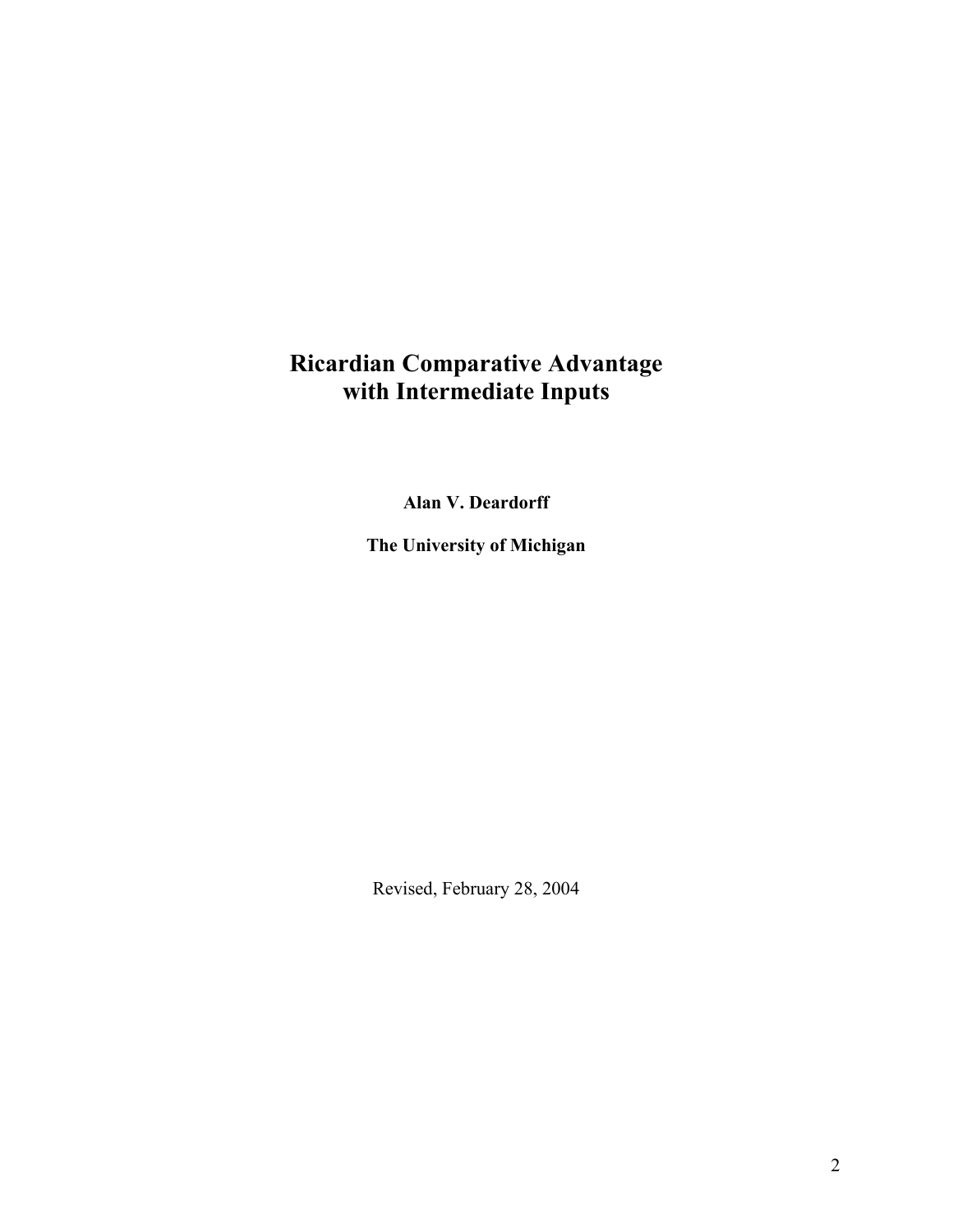### **ABSTRACT**

# **Ricardian Comparative Advantage with Intermediate Inputs**

### **Alan V. Deardorff**

### **The University of Michigan**

 This paper examines the role of comparative advantage in a Ricardian trade model with intermediate inputs. The first issue is how to define comparative advantage when there are intermediate inputs. Several definitions are suggested, differing in whether they are based on the total costs of producing goods, on the one hand, or on the labor requirements per dollar of value added, on the other; and differing also – since both approaches require prices of intermediate inputs – in the choice of prices for making these comparisons. Standard "predictions" of trade patterns in terms of comparative advantage are easily derived, but using the value-added definition and actual prices that prevail with trade. These have the usual implications for patterns of specialization based on rankings, or "chains," of comparative advantage. However, because these prices are not given and may depend on barriers to trade, these comparisons are less informative than in Ricardian models with only final goods. In fact, trade patterns here can be so sensitive to trade costs that any such comparison predicting the trade in particular goods fails to be robust. In spite of this, the gains from trade are unambiguous in these Ricardian models, with imported inputs actually providing an additional source of gain from trade. Also, a weaker statement of the Law of Comparative Advantage, using only a correlation or average relationship between relative autarky prices and trade, is also valid under weaker assumptions than in more general models.

| <b>Keywords:</b> Comparative advantage |
|----------------------------------------|
| Ricardian model                        |
| Intermediate inputs                    |

**JEL Subject Code:** University of Michigan F11 Neoclassical Trade Models Ann Arbor, MI 48109-1220

#### $Correspondence:$

Alan V. Deardorff Department of Economics

 Tel. 734-764-6817 Fax. 734-763-9181 E-mail: alandear@umich.edu http://www.econ.lsa.umich.edu/~alandear/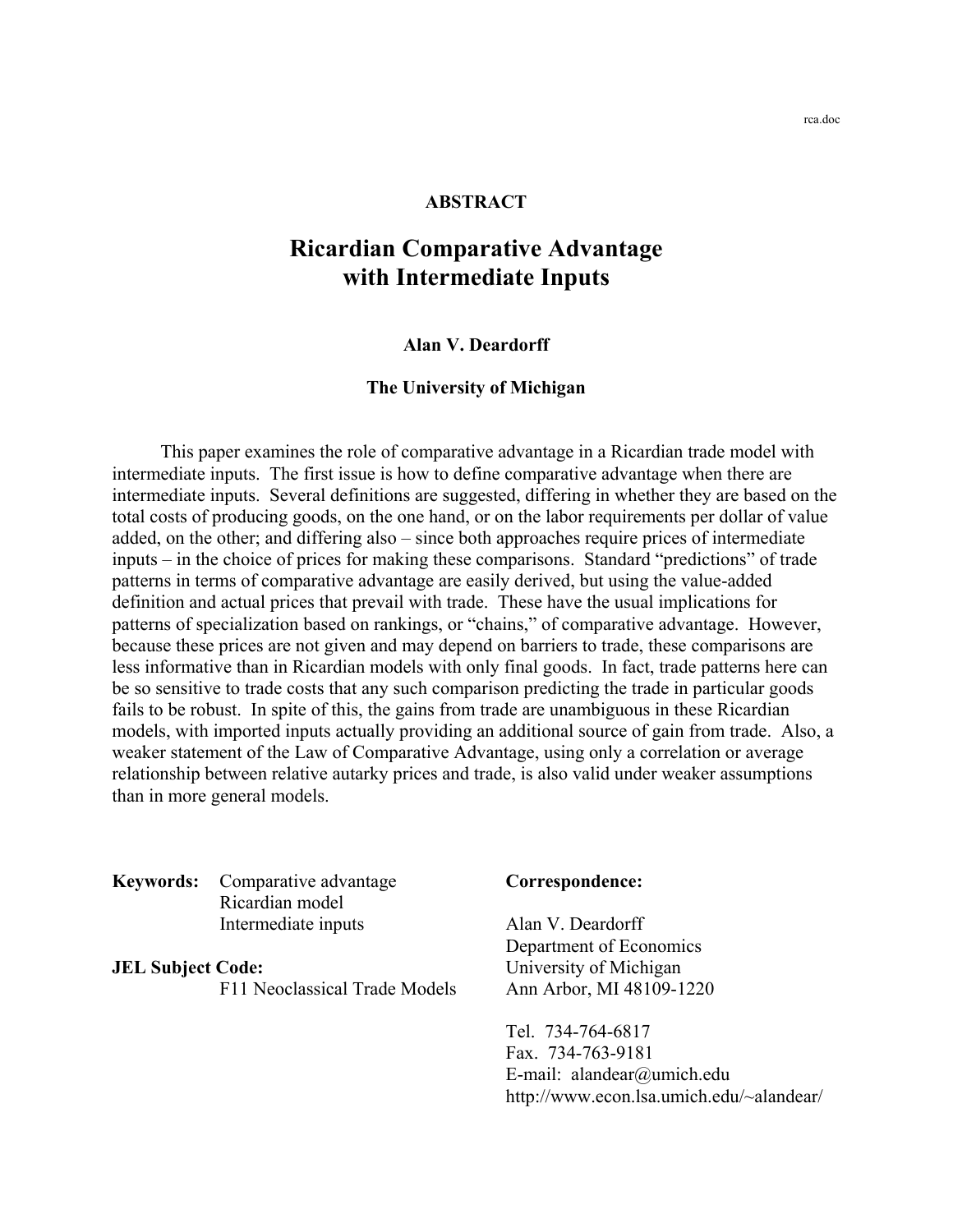# **Ricardian Comparative Advantage with Intermediate Inputs \***

### **Alan V. Deardorff The University of Michigan**

Here I try to spell out how comparative advantage may be defined, and how it operates, in a Ricardian model with intermediate inputs. The reason for doing this is that I have not been able to find this material published elsewhere.<sup>1</sup> In addition, there has been increasing interest in recent years, both theoretically and empirically, in the splitting of production processes across international locations through outsourcing, foreign direct investment, and other means.<sup>2</sup> Thus the role of intermediate inputs in international trade seems to be viewed as increasingly important. A prerequisite to understanding that role may be to capture it within our simplest, Ricardian, trade model.

The role of intermediate inputs in that model, as we will see and as is already well known, is relatively straightforward if countries differ only in their labor requirements for production of final and intermediate inputs, but do not differ in the input-output coefficients that relate inputs to outputs. In this case Jones (1961) showed quite generally

 $\overline{a}$ 

<sup>\*</sup> I have benefited from conversations with, and comments of, Harry Flam, Juan Carlos Hallak, Henrik Horn, and Robert Stern in writing this paper. This paper was begun while I was visiting at the Institute for International Economic Studies, Stockholm University, during the fall of 2002, during which I benefited from financial support from Tore Browaldh's Research Foundation.

<sup>&</sup>lt;sup>1</sup> See Appendix A for review of how previous authors have, and have not, dealt with this topic.

 $2^2$  See Deardorff (2001) for my own take on this issue, including in a Ricardian model. See also Jones (2000) and Grossman and Helpman (2002) on the theory, and Hummels et al. (2001) on empirics. Feenstra and Hanson (2003) provide a survey.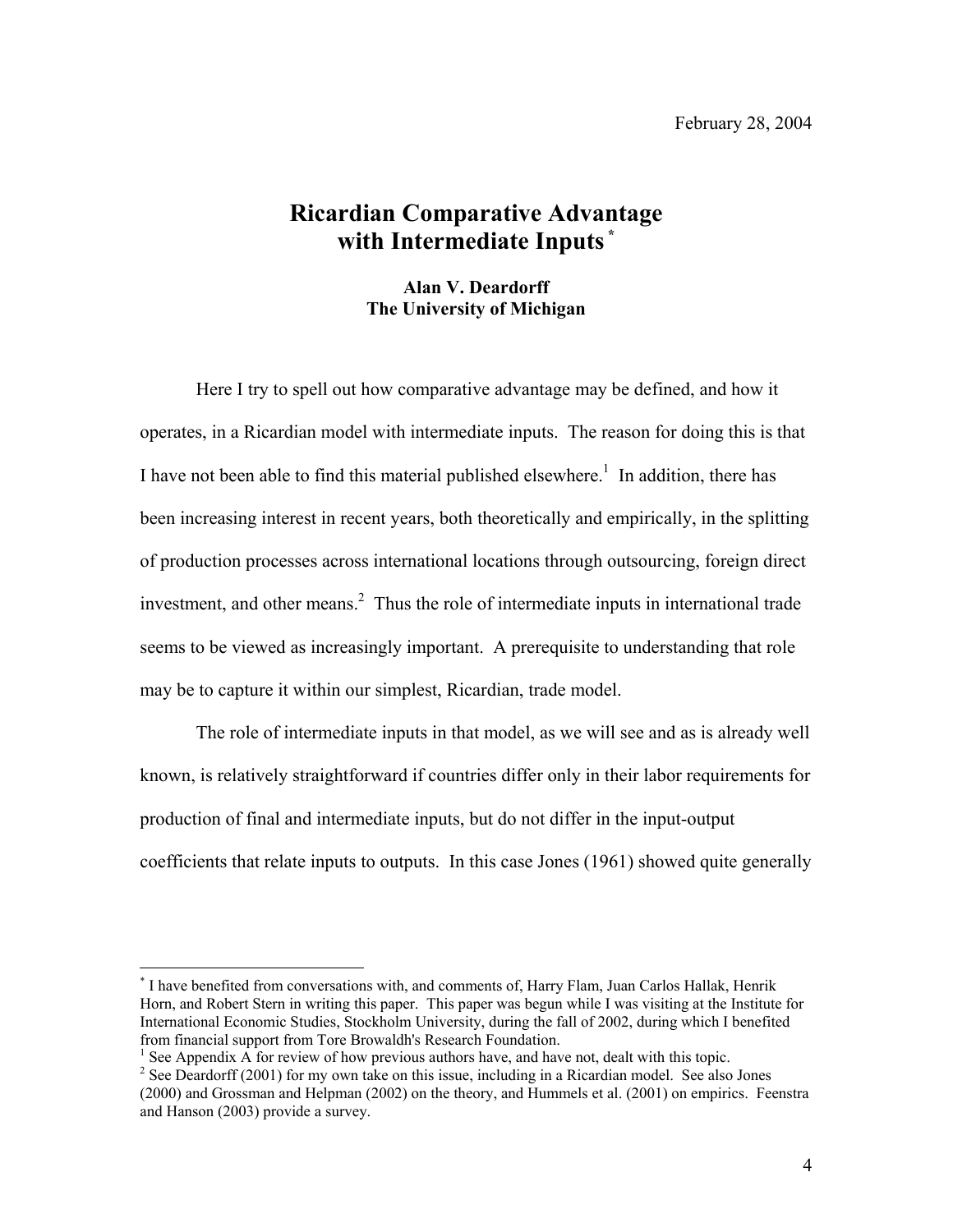that standard applications of comparative advantage apply.<sup>3</sup> But without this assumption, he and others have found the role of comparative advantage with intermediate inputs difficult to pin down. That is no less true here, but at least we can map out, perhaps more completely than before, what can and cannot be said, both when input-output coefficients differ and when they do not. Even when they are the same, trade patterns can be so sensitive to trade costs that comparative advantage is less useful than might be supposed for delineating trade patterns.

### **Defining Comparative Advantage with Intermediate Inputs**

The definition of comparative advantage in a Ricardian Model without intermediate inputs is straightforward, even if it is often difficult for our students to understand. A country has a comparative advantage in producing a good, relative to some other good and compared to some other country, if its relative labor cost is low. Letting  $a<sub>g</sub><sup>c</sup>$  be the amount of labor needed to produce one unit of good  $g$  in country  $c$ , country  $c_1$  has a comparative advantage in good  $g_1$  relative to some other good  $g_2$ , compared to another country  $c_2$ , if its labor cost of producing good  $g_1$  relative to  $g_2$  is lower than that same relative cost in the other country:

$$
\frac{a_{g_1}^{c_1}}{a_{g_2}^{c_1}} < \frac{a_{g_1}^{c_2}}{a_{g_2}^{c_2}} \tag{1}
$$

By this definition, if these are the only two goods and countries in a world of perfect competition, and if trade is either free or restricted (but not perversely subsidized), then we have the following familiar implications:

 $\overline{a}$ 

 $3$  This is the assumption made, for example, by Dixit and Grossman (1982) and Sanyal (1983) in applying comparative advantage to sort vertical stages of production between countries. Both assumed, quite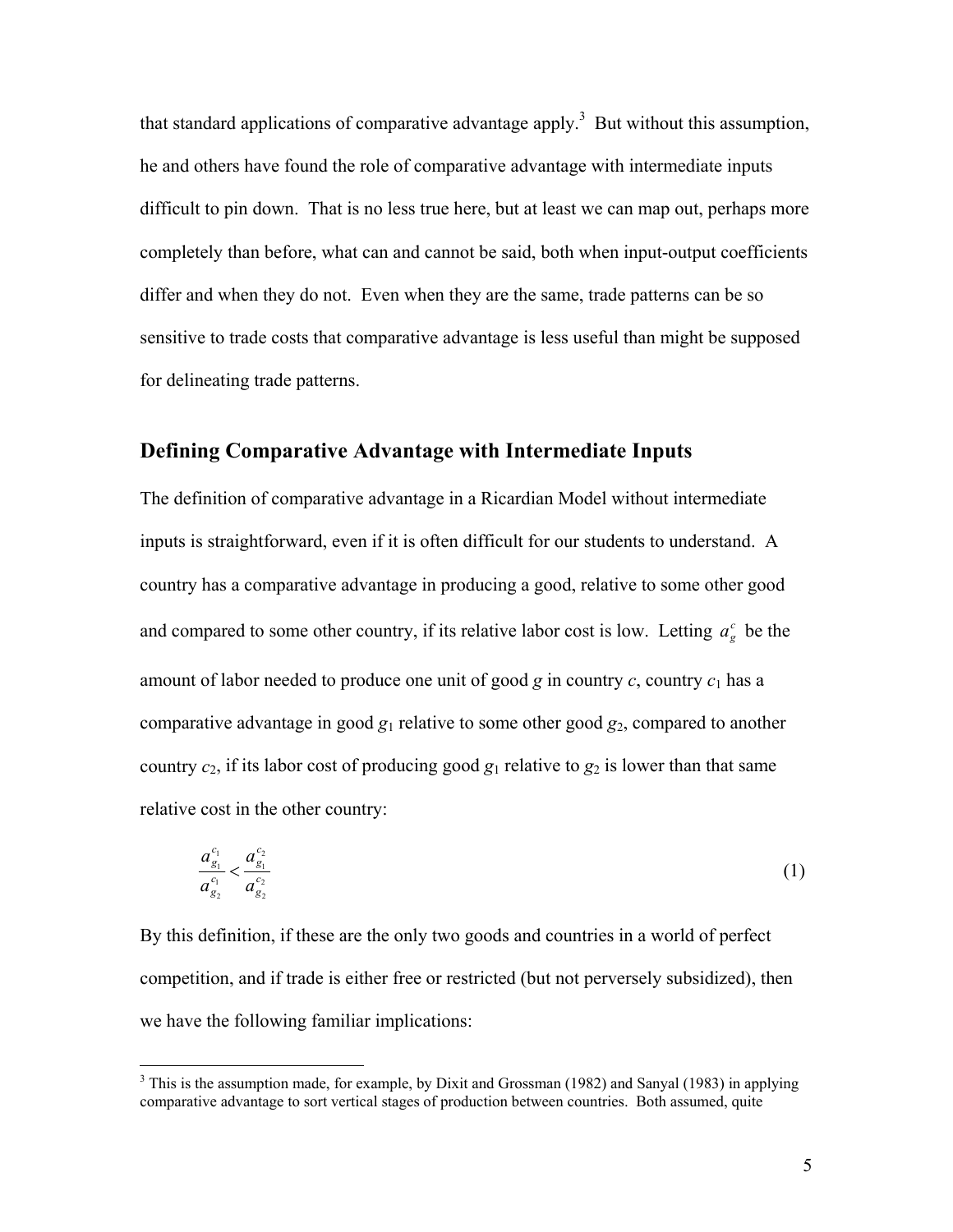- Trade will necessarily entail  $c_1$  exporting  $g_1$  and  $c_2$  exporting  $g_2$ .
- For trade to be beneficial to the two countries, this *must* be the pattern of their trade.
- The size of this total benefit will be larger the more resources (in this case labor) each country is able to reallocate into the industry in which it has comparative advantage.

If the numbers of either goods or countries are larger than two, then the same definition can be used, as I will verify later here, but the implications of comparative advantage are slightly weaker. With more than two goods, the two goods for which (1) holds may both be exported by the same country (in exchange for other goods). And with more than two countries, the two countries for which (1) holds may both export or import the same good (to or from other countries). Nonetheless, if two countries do exchange two goods with each other under these assumptions, then each country must export the good in which it has comparative advantage by the definition above.

In trade theory we are accustomed to this simple story becoming murkier if costs are variable rather than constant. For then the costs that we compare in (1) will be different depending on the context. Whatever the relative costs may have been in autarky, for example, we may find the cost of the exported good rising and that of the imported good falling as a result of trade, reducing and perhaps eliminating the relative cost advantage identified in (1). Indeed, in the Heckscher-Ohlin Model with free trade and factor price equalization, all costs are the same in the trading equilibrium, and no comparative cost advantage can be observed. If trade is less than free, so that differences

naturally, that one unit of input is needed for one unit of output at every stage.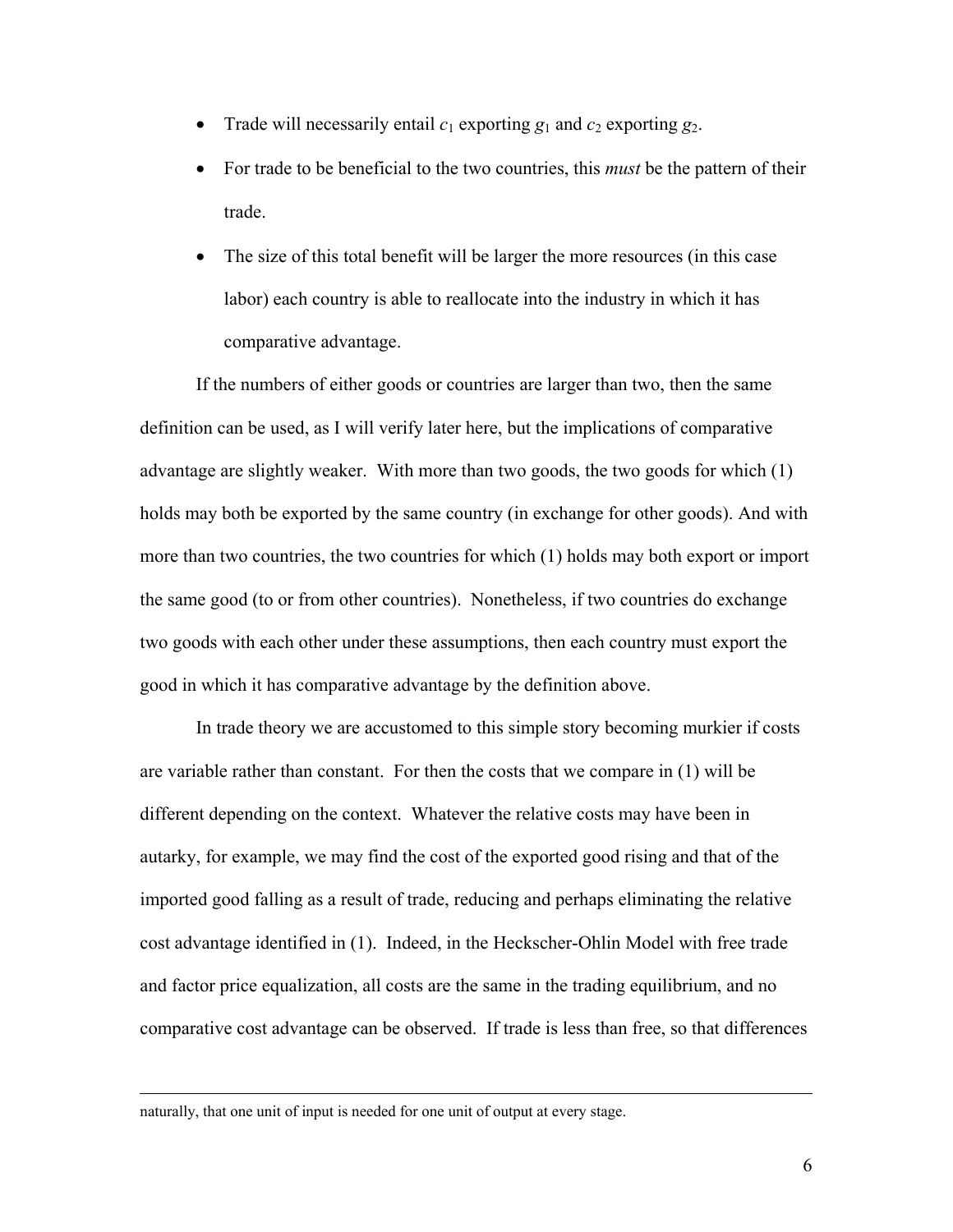in production costs are necessary in order to overcome tariffs or transport costs, then an inequality like (1) will hold for the costs observed in the trading equilibrium, but as a predictor of trade it is both trivial and after the fact.

For these reasons, it is customary to use *autarky* costs to define comparative advantage in variable-cost models. Autarky costs – because they depend on a country's underlying technology, factor endowments, and tastes but not at all on policies and impediments that may influence the trading equilibrium – provide a primitive theoretical predictor of the pattern of trade. The drawback is that autarky costs may be difficult or impossible to observe empirically. But this is not a concern in a theoretical analysis, and even in empirical work the problem can be finessed by imposing additional structure so as to infer autarky costs from other primitives, such as factor endowments.

The advantage of a Ricardian Model, one might think, is that we need not worry about costs being variable. But in fact, once we allow intermediate inputs, the same problem emerges. The cost of producing a good depends not just on the labor needed for the final stage of its production, but also on the costs of intermediate inputs, and these change with trade and with trade policy, if these inputs are traded.

Consider the cost in country *c* of producing a good *g*, one unit of which requires input of  $b_{hg}^c$  units of each good *h*, perhaps including good *h*=*g* itself. With  $a_g^c$  now being the amount of *c*'s labor needed for just the final stage of *g*'s production, and with  $p_h^c$  the price in units of *c*'s labor of each good *h* in country *c*, the total (labor) cost of good *g* in country *c* is

$$
\lambda_g^c = a_g^c + \sum_h p_h^c b_{hg}^c \tag{2}
$$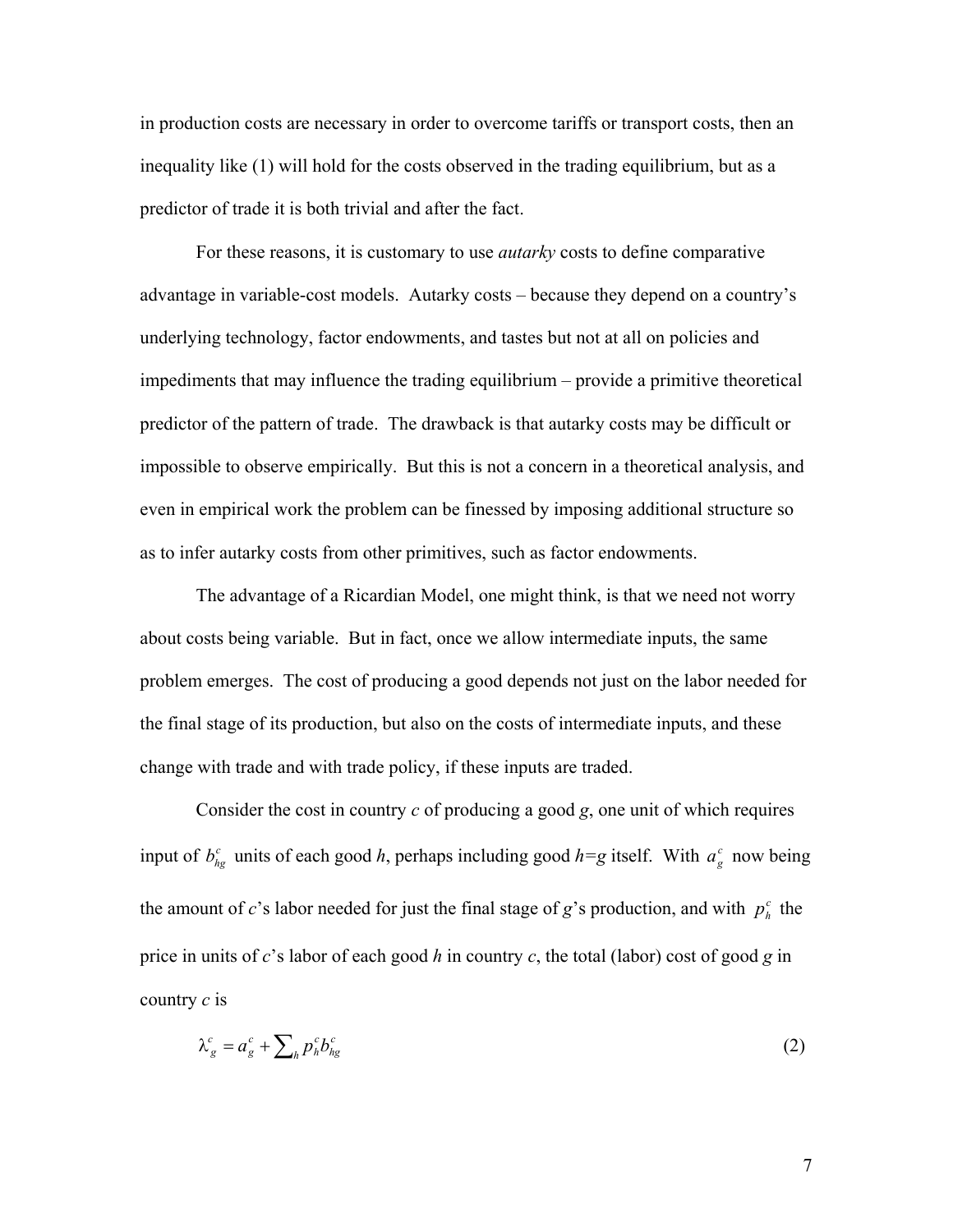A seemingly straightforward extension of (1) to the case of intermediate goods, then, simply replaces the direct costs in (1) with these total costs:

$$
\frac{\lambda_{g_1}^{c_1}}{\lambda_{g_2}^{c_1}} = \frac{a_{g_1}^{c_1} + \sum_h p_h^{c_1} b_{hg_1}^{c_1}}{a_{g_2}^{c_1} + \sum_h p_h^{c_1} b_{hg_2}^{c_1}} < \frac{a_{g_1}^{c_2} + \sum_h p_h^{c_2} b_{hg_1}^{c_2}}{a_{g_2}^{c_2} + \sum_h p_h^{c_2} b_{hg_2}^{c_2}} = \frac{\lambda_{g_1}^{c_2}}{\lambda_{g_2}^{c_2}}
$$
(3)

However, although the *a*'s and *b*'s are technological parameters specific to the two countries being compared, the prices are not parameters at all. They are equilibrium values determined in markets, and in general they depend on the behavior and policies of these and perhaps other countries. At a minimum, this gives us different definitions of comparative advantage depending on which prices are used in (3). And there is no guarantee that any of these definitions will even plausibly explain trade.

 In the remainder of this section I will specify several different definitions and comment briefly on their more obvious properties. Then in subsequent sections, as I explore what can and cannot be said in the Ricardian Model, I will relate the results to these definitions in order to see which of them, if any, provide useful implementations of the concept of comparative advantage in terms of being able to delineate the patterns of trade and the gains from trade. At the end of the paper I will attempt to conclude which of these definitions is most useful.

**Comparative Advantage Definition 1 (Direct costs per unit):** Country  $c_1$  has a comparative advantage in good  $g_1$ , compared to country  $c_2$  and good  $g_2$ , if equation (1) holds.

**Comparative Advantage Definition 2 (Total costs per unit at autarky prices):** Country  $c_1$  has a comparative advantage in good  $g_1$ , compared to country  $c_2$  and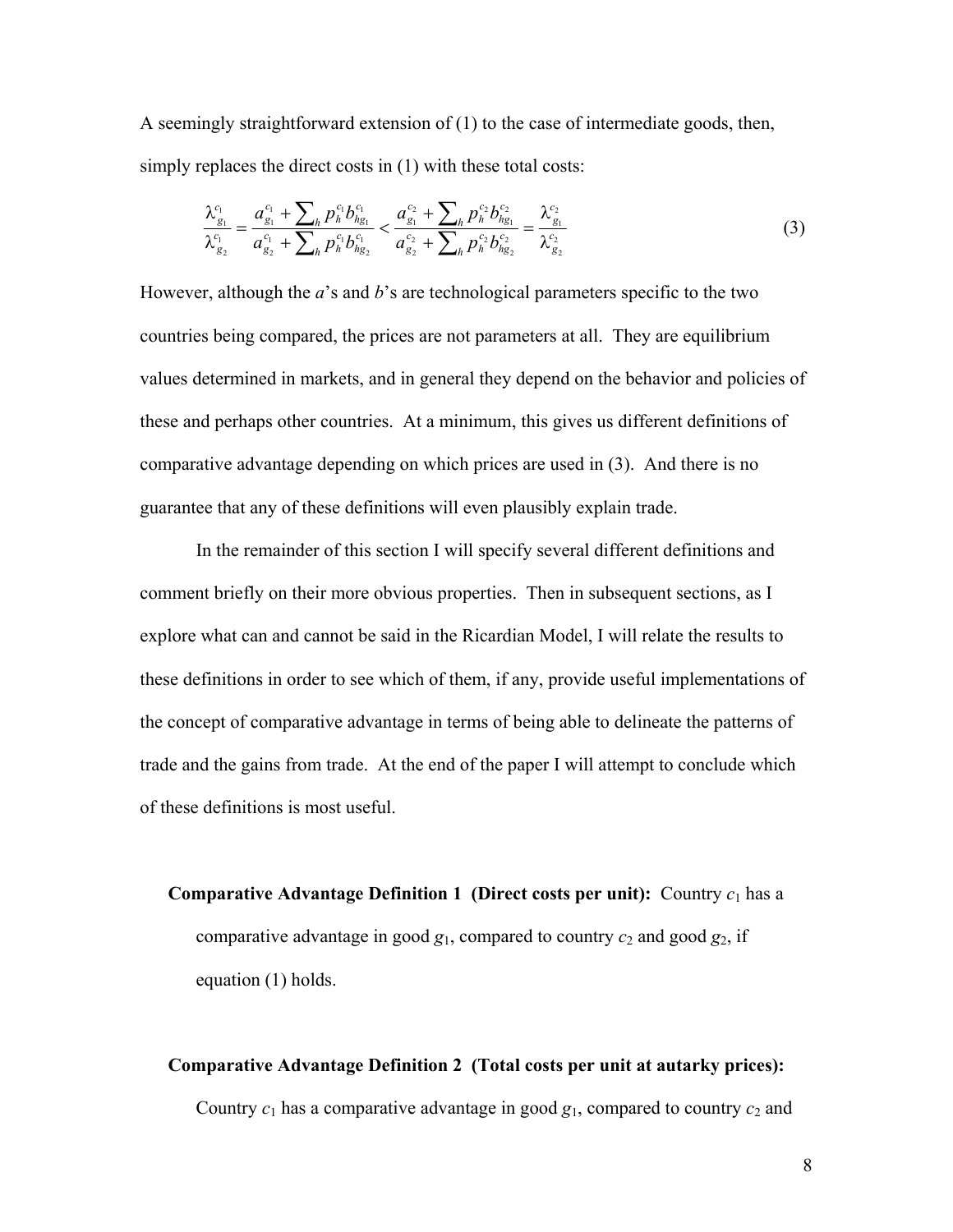good  $g_2$ , if equation (3) holds with prices  $p_h^{c_i}$  being the autarky prices in the respective countries  $c_i = c_1, c_2$ .

### **Comparative Advantage Definition 3 (Total costs per unit at actual prices):**

Country  $c_1$  has a comparative advantage in good  $g_1$ , compared to country  $c_2$  and good  $g_2$ , if equation (3) holds with prices  $p_h^{c_i}$  being the actual prices that prevail in the respective countries in the actual trading equilibrium, including actual barriers to trade that are both natural (e.g., transport costs) and artificial (e.g., tariffs).

# **Comparative Advantage Definition 4 (Total costs per unit at undistorted – i.e., free-trade – prices):** Country  $c_1$  has a comparative advantage in good  $g_1$ , compared to country  $c_2$  and good  $g_2$ , if equation (3) holds with prices  $p_h^{c_i}$  being the prices that would prevail in the respective countries in a free-trade equilibrium, with actual natural barriers to trade but no artificial ones.

**Comparative Advantage Definition 5 (Total costs per unit at frictionless free trade prices):** Country  $c_1$  has a comparative advantage in good  $g_1$ , compared to country  $c_2$  and good  $g_2$ , if equation (3) holds with prices  $p_h^{c_i} = p_h^w$  being the world prices in a frictionless free-trade equilibrium – that is, the price that would prevail in all countries if there were no costs of trade whatsoever, neither natural nor artificial.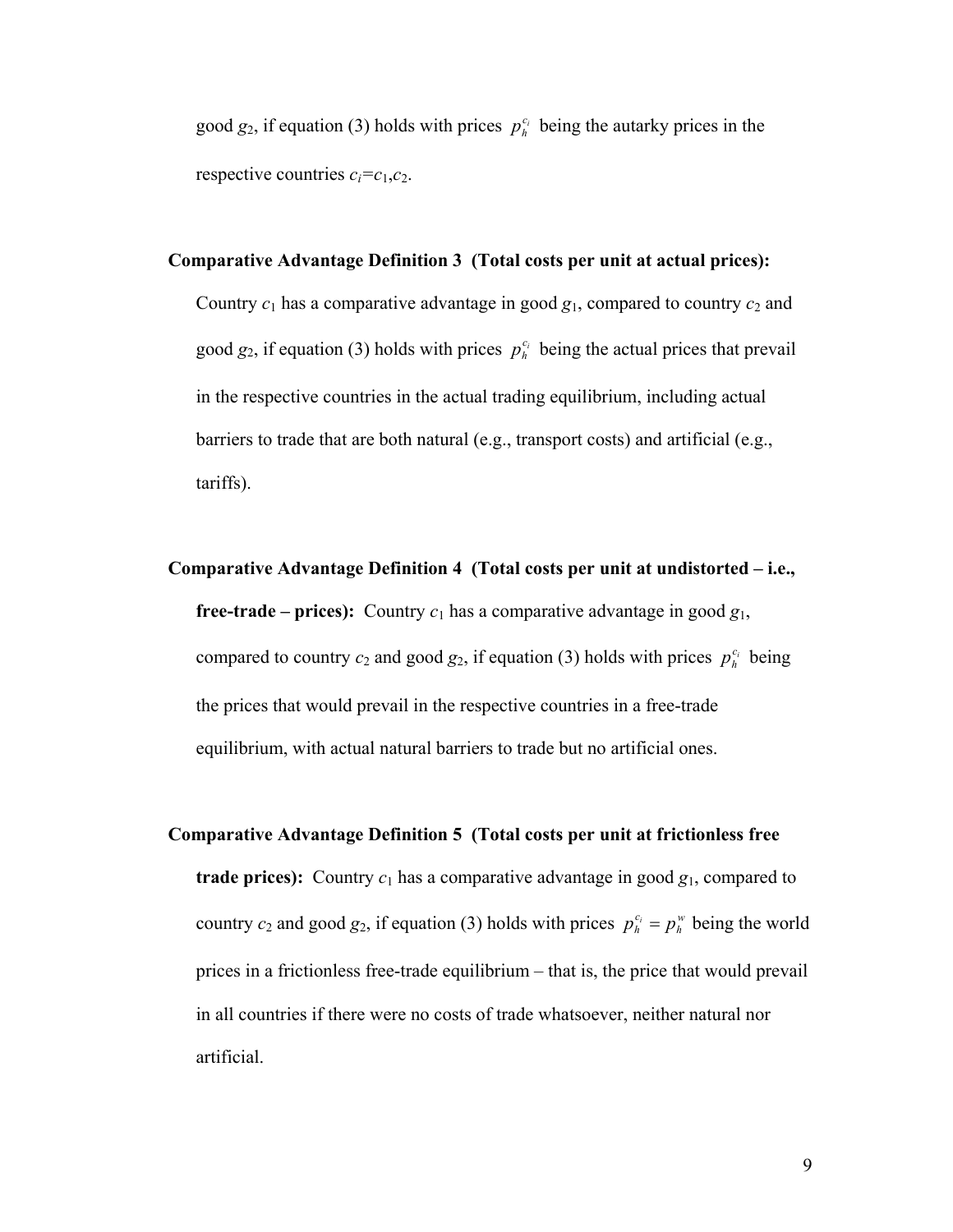The first of these definitions is by far the simplest, and it has the advantage that, by not requiring prices at all, it does not depend on which prices are used. On the other hand, it completely ignores all information about the technology for using intermediate inputs, and it therefore seems unlikely to be of much use.

The rest of the definitions all build on the comparisons in equation (3), using the same technological parameters in each case but using different prices. With autarky prices, the definition depends only on primitives of the separate countries, and in fact in the Ricardian model these autarky prices depend only on the production parameters of the country, so this may seem the obvious extension of (1) to the case of intermediate goods. However, as we will see, it misses what can be a very important way that intermediate inputs and comparative advantage interact: A country may export a good whose autarky cost is relatively high if it can replace a high-cost input with a cheaper one imported from abroad. As McKenzie (1954, p. 179) observed, "A moment's consideration will convince one that Lancashire would be unlikely to produce cotton cloth if the cotton had to be grown in England." It is this possibility that suggests that some of the other definitions listed above may be useful. I will explore this possibility further later on.

As will become apparent later, definitions based on (3), even though they may seem like obvious extensions of (1), do not turn out to be as meaningful as one might have hoped. The ratios in (3) compare the labor costs per unit of producing goods. An alternative approach that turns out to work better compares the labor required for *activities*, and focuses on the value added in those activities rather than on units of goods.

That is, consider the activity in a country of producing any good, intermediate or final, using whatever intermediate inputs are required for its production in that country.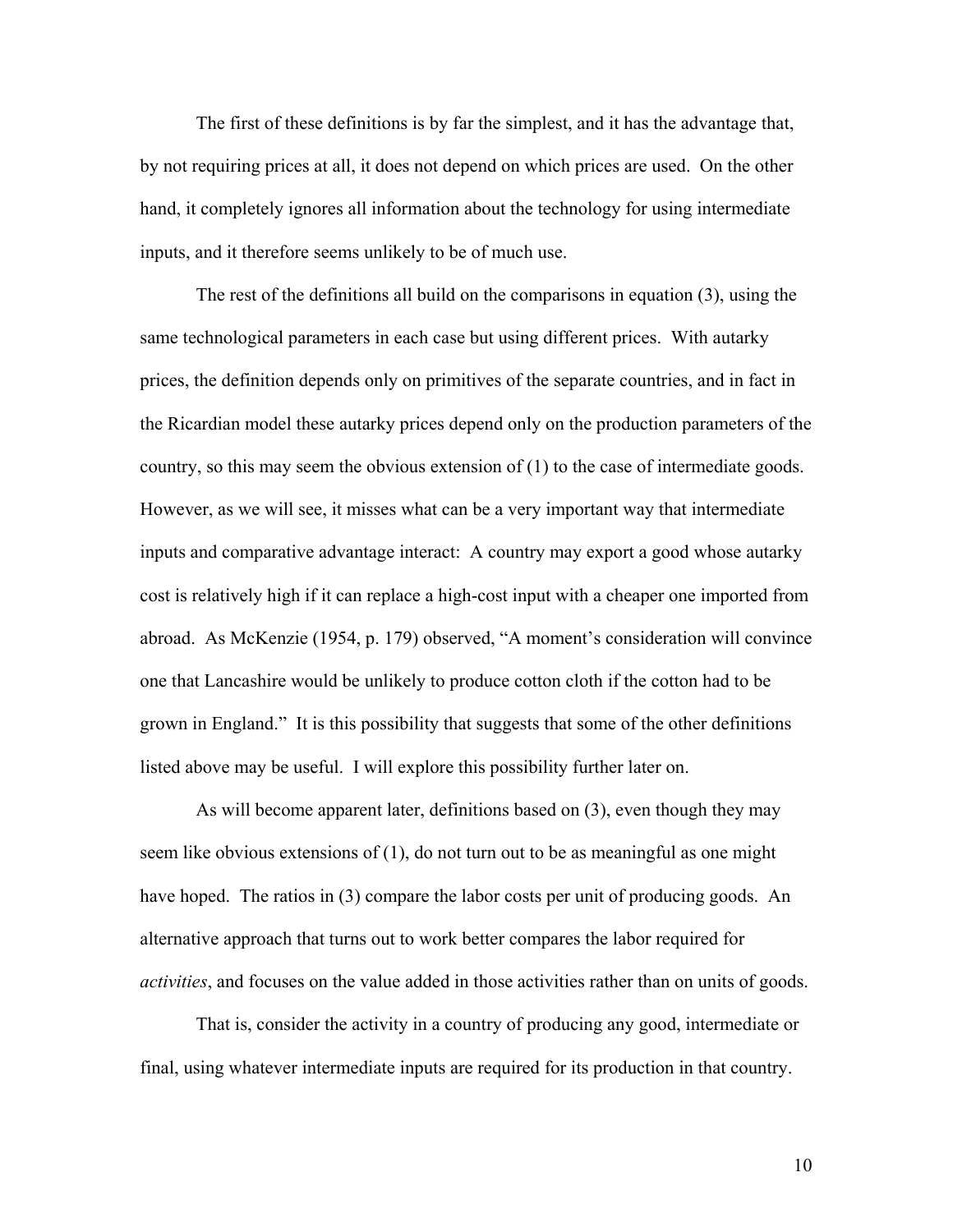As before, the labor required for that activity is  $a<sub>g</sub><sup>c</sup>$  per unit of the good. But the value of that activity, and thus the labor required per unit of value added, depends also on the price of the good, the prices of all required intermediate inputs, and the quantities of those inputs that are needed. That is, the value added per unit of the good produced is

$$
v_g^c = p_g^c - \sum_h p_h^c b_{hg}^c \tag{4}
$$

The labor required per dollar of value added in the activity of producing good *g* from intermediate inputs is then

$$
\alpha_g^c = \frac{a_g^c}{v_g^c} \tag{5}
$$

 If we now express comparative advantage in terms of activities and their values added, we would say that country  $c_1$  has a comparative advantage in (the last stage of production of) good  $g_1$ , relative to good  $g_2$  and compared to country  $c_2$ , if

$$
\frac{\alpha_{g_1}^{c_1}}{\alpha_{g_2}^{c_1}} = \frac{a_{g_1}^{c_1}/v_{g_1}^{c_1}}{a_{g_2}^{c_1}/v_{g_2}^{c_1}} < \frac{a_{g_1}^{c_2}/v_{g_1}^{c_2}}{a_{g_2}^{c_2}/v_{g_2}^{c_2}} = \frac{\alpha_{g_1}^{c_2}}{\alpha_{g_2}^{c_2}}
$$
(6)

or, expressing value added in terms of prices and labor requirements, if

$$
\frac{a_{g_1}^{c_1} / (p_{g_1}^{c_1} - \sum_h p_h^{c_1} b_{hg_1}^{c_1})}{a_{g_2}^{c_1} / (p_{g_2}^{c_1} - \sum_h p_h^{c_1} b_{hg_2}^{c_1})} < \frac{a_{g_1}^{c_2} / (p_{g_1}^{c_2} - \sum_h p_h^{c_2} b_{hg_1}^{c_2})}{a_{g_2}^{c_2} / (p_{g_2}^{c_2} - \sum_h p_h^{c_2} b_{hg_2}^{c_2})} \tag{6'}
$$

 As a definition of comparative advantage, when spelled out fully in (6'), this looks daunting, but the comparison that it makes – of labor required per unit of value added – is really quite straightforward. It is true that the expression for value added is cumbersome, but not much more so than the calculation of total costs of goods in (3). And like (3), it acknowledges that comparative advantage depends not only on direct labor cost, but also on the costs and quantities of required inputs. The difference is that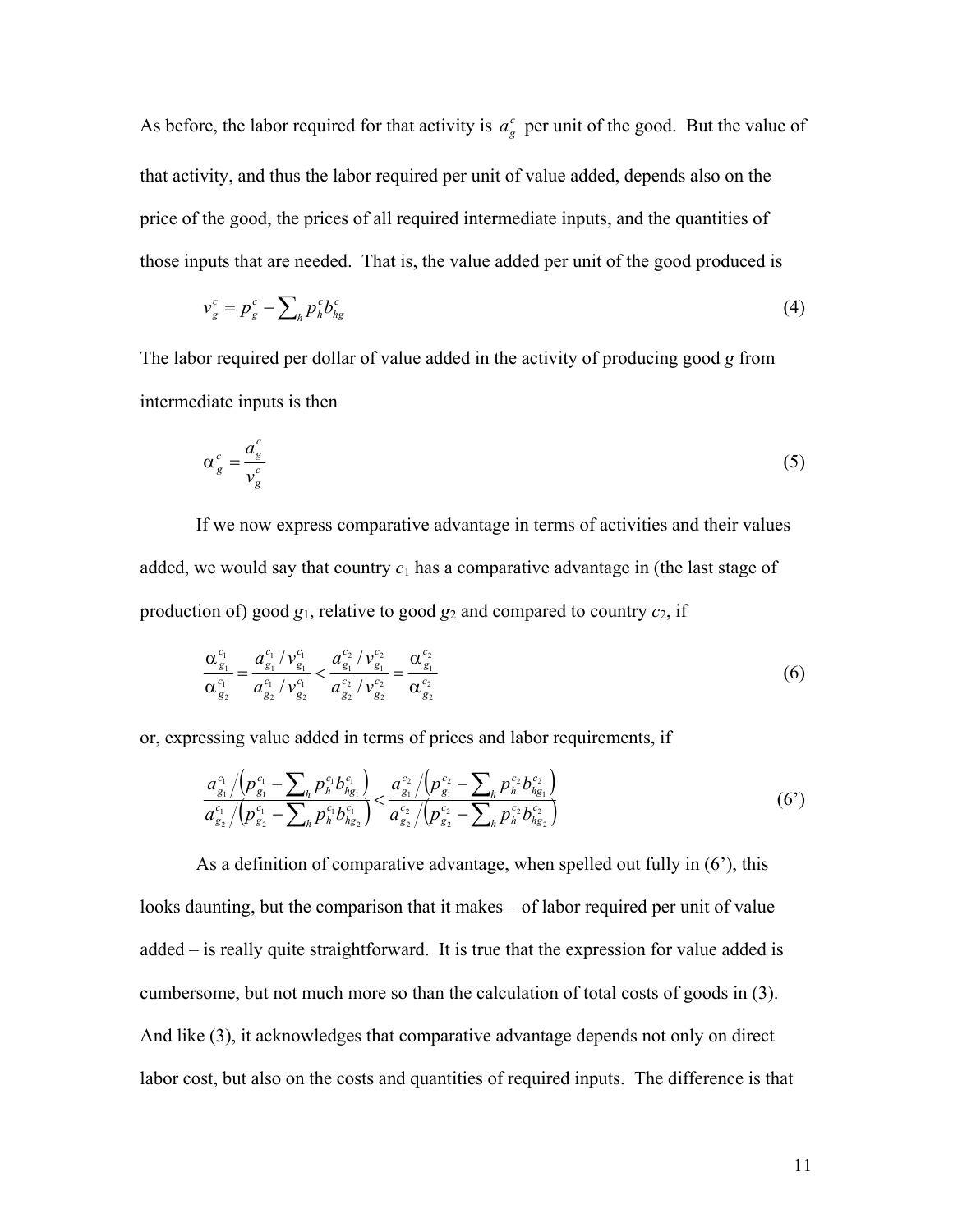the role of the latter is now viewed not as a component of cost, but rather as a deduction from the benefit, or value created by an activity. Again, however, whether this is a more useful formulation of comparative advantage than (3) will depend on what implications may be derived from it. That will be the subject of the rest of the paper.

 Also like (3), the definition of comparative advantage in (6) requires not just technological parameters but also prices, and these prices can be selected in various ways. Analogous to Definitions 2-5, these prices can come from autarky, from free and frictionless trade, or from somewhere in between. I therefore name the following definitions, the details of which can be filled in by analogy to Definitions 2-5, but using relationship (6):

- **Comparative Advantage Definition 2v (Total costs per value added at autarky prices)**
- **Comparative Advantage Definition 3v (Total costs per value added at actual prices)**
- **Comparative Advantage Definition 4v (Total costs per value added at undistorted – i.e., free-trade – prices)**

**Comparative Advantage Definition 5v (Total costs per value added at frictionless free trade prices)**

## **The Basic Implication of Comparative Advantage**

Consider now a world with any numbers of countries,  $c = 1...C$ , and of goods,  $g = 1...G$ . All are produced with labor and, possibly, intermediate inputs of any or all goods. Production of one unit of good *g* in country *c* requires direct input of  $a_g^c$  units of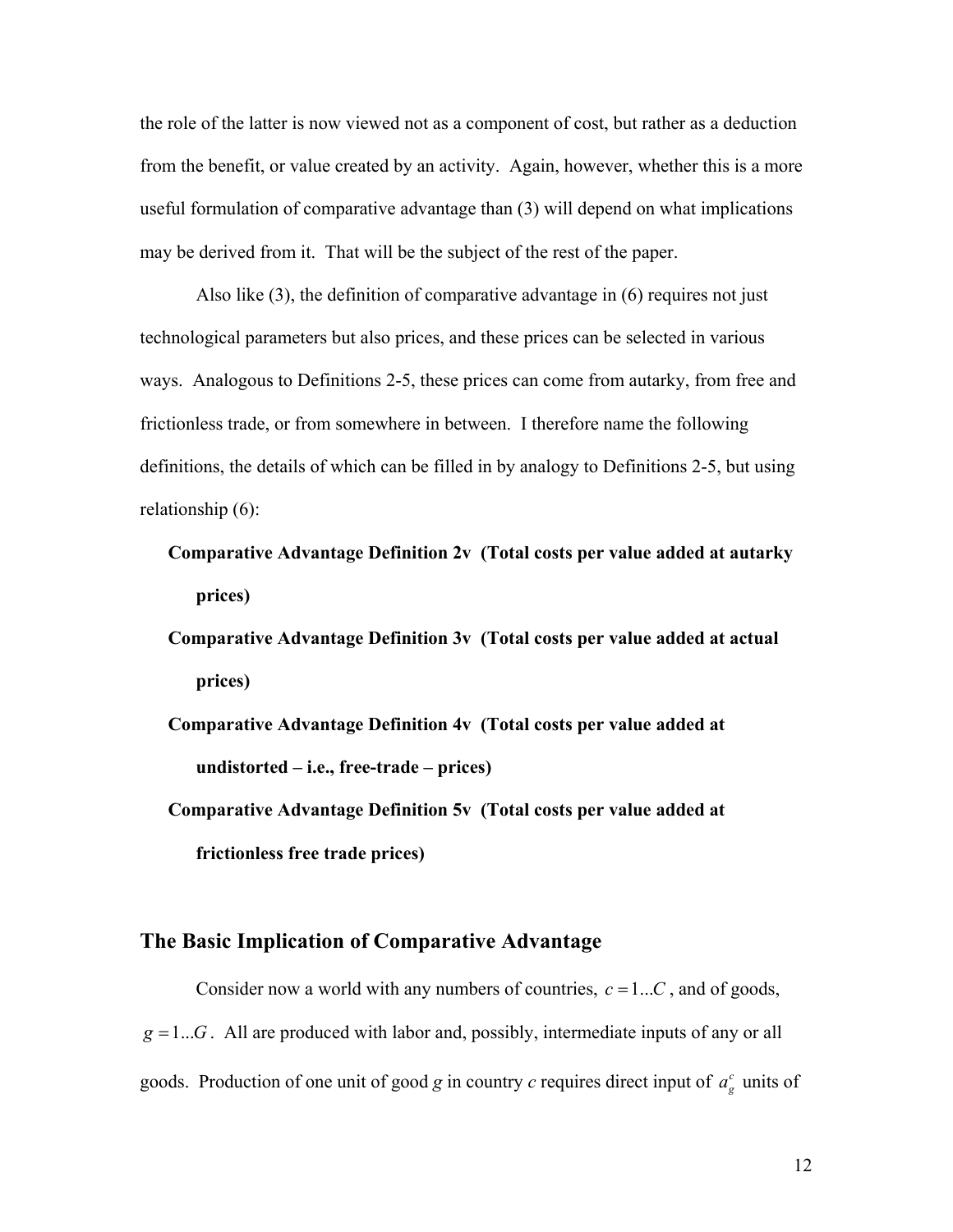labor and intermediate inputs of  $b_{hg}^c$  units of good  $h = 1...G$ . The actual price of each good *g* in country *c* is  $p_g^c$ , and at those prices, the value added per unit of good *g* is as given in (4). The wage in any activity divides this value added across the labor required. Thus, with perfect competition, the wage in country *c* is

$$
w^c = \max_g \left( v_g^c / a_g^c \right) \tag{8}
$$

Therefore, if country *c* produces good  $g_1$  and not  $g_2$ , then it must be true that<sup>4</sup>

$$
\frac{v_{g_1}^c}{a_{g_1}^c} = w^c \ge \frac{v_{g_2}^c}{a_{g_2}^c}
$$
\n(9)

If country  $c$ 's producers would actually make a loss producing  $g_2$ , then I will say that country *c strictly* does not produce  $g_2$ , and the inequality in (9) becomes strict. Therefore, in that case,

$$
\frac{a_{g_1}^c}{a_{g_2}^c} < \frac{v_{g_1}^c}{v_{g_2}^c} = \frac{p_{g_1}^c - \sum_h p_h^c b_{hg_1}^c}{p_{g_2}^c - \sum_h p_h^c b_{hg_2}^c} \tag{10}
$$

Alternatively, one can rearrange this to say that, if *c* produces  $g_1$  and strictly not  $g_2$ , then

$$
\frac{\alpha_{g_1}^c}{\alpha_{g_2}^c} = \frac{a_{g_1}^c / v_{g_1}^c}{a_{g_2}^c / v_{g_2}^c} < 1
$$
\n(11)

If we now compare two countries, one of which produces  $g_1$  and the other  $g_2$ , we have the following proposition, which holds regardless of whether the countries are trading freely or not:

<sup>&</sup>lt;sup>4</sup> Note that this comparison and those that follow from it below do *not* require that trade be balanced.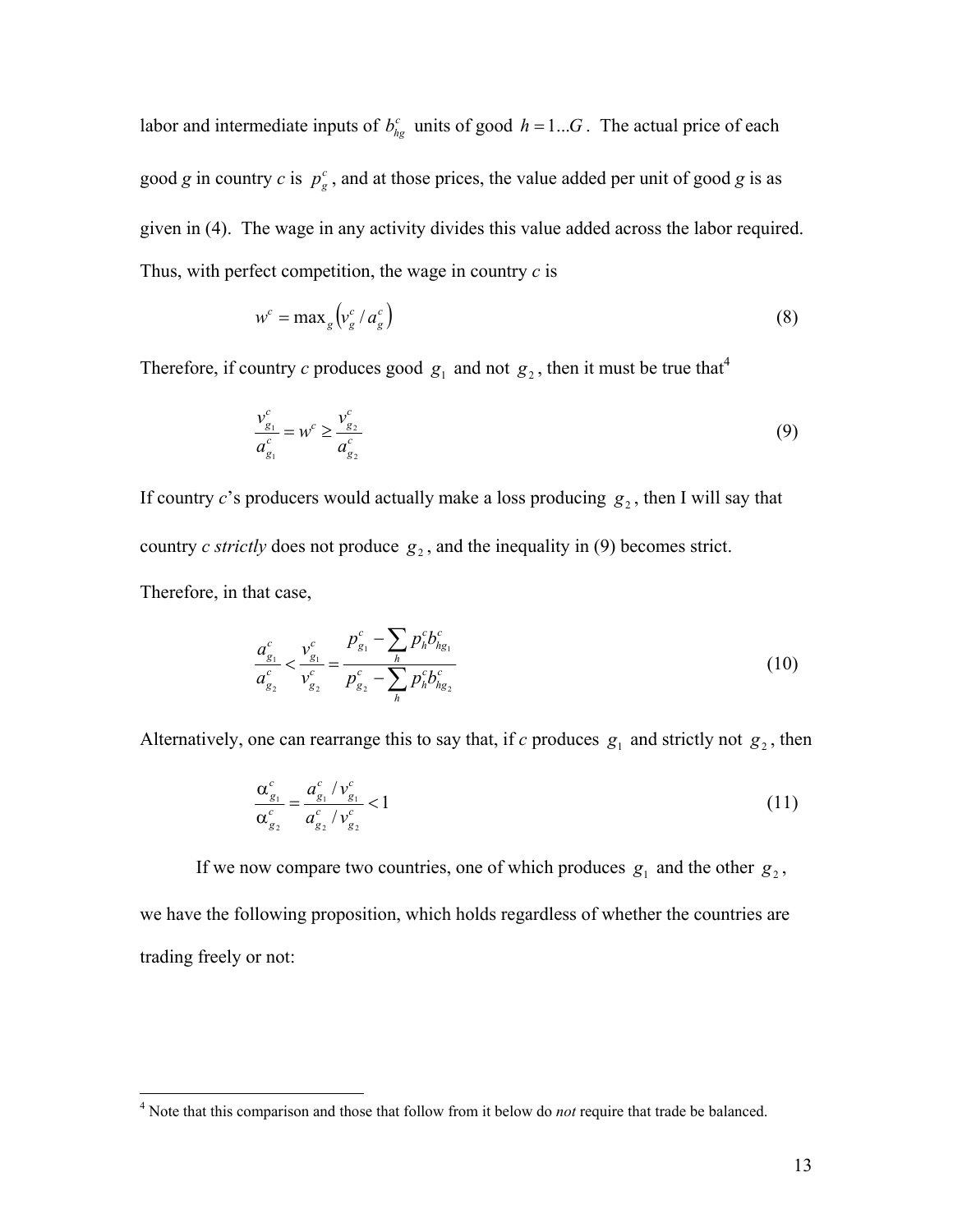**Proposition 1:** If country  $c_1$  produces  $g_1$  and strictly not  $g_2$ , and if another country  $c_2$  produces  $g_2$ , then

$$
\frac{a_{g_1}^{c_1}/v_{g_1}^{c_1}}{a_{g_2}^{c_1}/v_{g_2}^{c_1}} < \frac{a_{g_1}^{c_2}/v_{g_1}^{c_2}}{a_{g_2}^{c_2}/v_{g_2}^{c_2}}
$$
\n(12)

or equivalently

$$
\frac{a_{g_1}^{c_1}/v_{g_1}^{c_1}}{a_{g_1}^{c_2}/v_{g_1}^{c_2}} < \frac{a_{g_2}^{c_1}/v_{g_2}^{c_1}}{a_{g_2}^{c_2}/v_{g_2}^{c_2}}
$$
\n(12')

What this says is that what a country produces – and thus its trade – depends as always on its direct unit labor requirements in production of goods, *a*, compared to those of other countries. But now it also depends on the quantities of intermediate goods that the countries require in production, as these are embodied in the value-added terms, *v*. The *v*'s depend negatively on these intermediate input requirements, so the ability to produce with a small quantity of an intermediate input will contribute to a large *v*, a low  $a/v$ , and hence the ability to produce the final good competitively. However, as is clear in the definition of value added (4), the importance of a particular intermediate input requirement *bhg* also depends on the price of the input *h*. A small intermediate input requirement does not contribute much to lowering comparative cost if the price of that input (in all countries) is also small.

Proposition 1 says that, of the various definitions of comparative advantage put forth earlier in the paper, the one that accurately conforms with the pattern of trade is Definition 3v. That is, we need to compare costs per dollar of value added, not costs per unit, in order to infer the pattern of trade, and furthermore this value added needs to be calculated at the actual prices that prevail in the trading equilibrium. As will be discussed later, this is not ideal, for a theory that is supposed to predict the pattern of trade.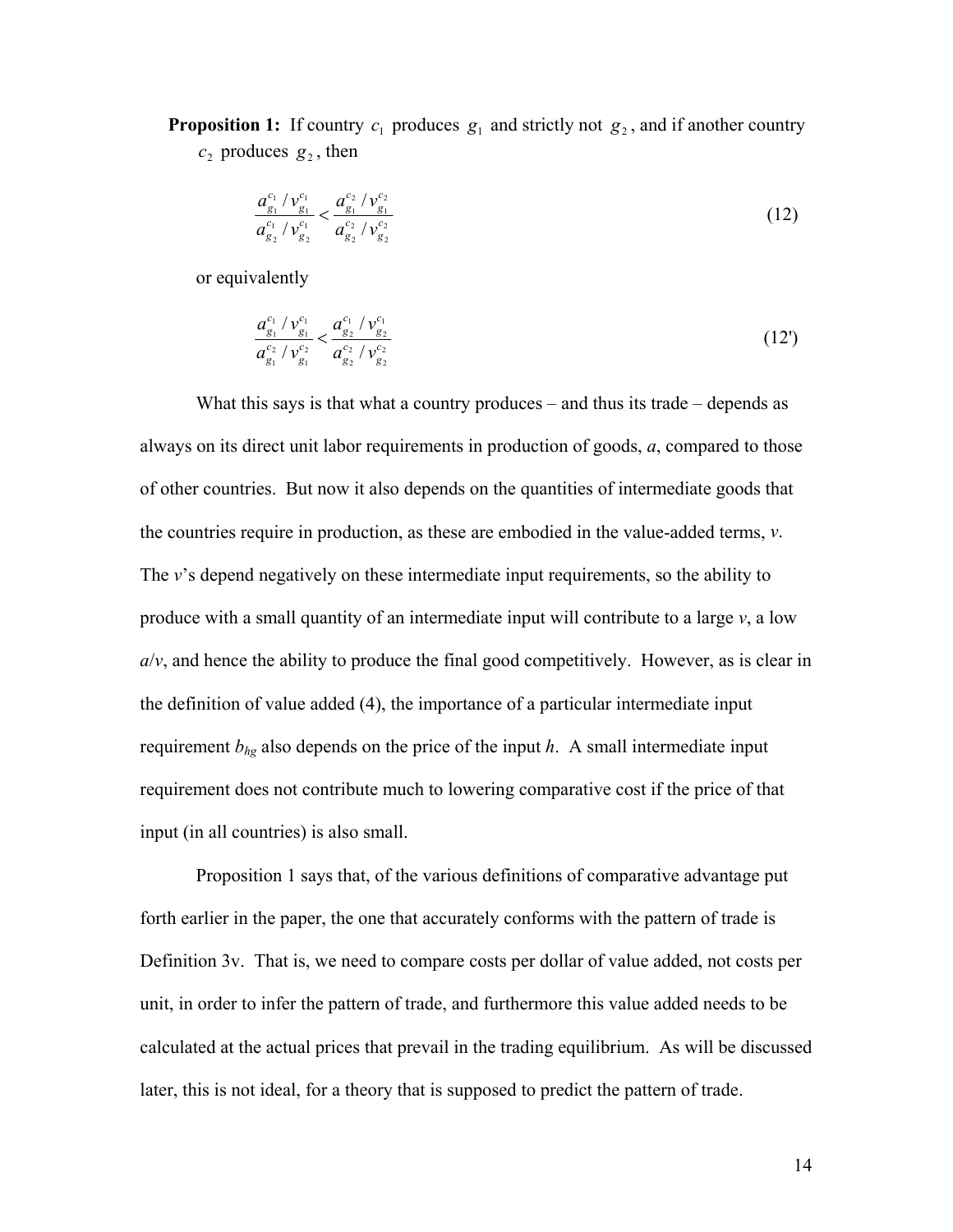# **Chains of Comparative Advantage**

As in the case without intermediate inputs, Proposition 1 can, in the following special cases, be used to identify patterns of specialization on the basis of "chains" of comparative advantage. For any two countries, for example, and with many goods, the goods can be ranked in order of the ratios in (12') to produce such a "goods-chain." That is,

**Corollary 1 (Goods Chain of Comparative Advantage):** Let there be *G* goods produced by either or both of two countries,  $c_1$  and  $c_2$ <sup>5</sup>. Suppose that the goods have been numbered in order of country *c*1's comparative advantage relative to country  $c_2$ ; that is, such that

$$
\frac{a_1^{c_1}/v_1^{c_1}}{a_1^{c_2}/v_1^{c_2}} \le \frac{a_2^{c_1}/v_2^{c_1}}{a_2^{c_2}/v_2^{c_2}} \le \dots \le \frac{a_G^{c_1}/v_G^{c_1}}{a_G^{c_2}/v_G^{c_2}}
$$
\n(13)

Sort the goods into three groups that (I) are produced strictly only by country 1, (II) are, or with zero profit could be, produced in both countries, and (III) are produced strictly only in country 2. Then group I must lie to the left of group II in this chain, and group III must lie to the right. If there are any goods in group II, the ratios of (13) are the same for each of them.

Similarly, using (12), we can also produce a "country chain" of comparative

advantage for any pair of goods:

1

**Corollary 2 (Country Chain of Comparative Advantage):** Let there be *C* countries, all of which produce either or both of two goods,  $g_1$  and  $g_2$ <sup>6</sup> Suppose

<sup>&</sup>lt;sup>5</sup> If there *are* only two countries, then this covers all goods. If there are more than two countries, then this excludes goods that are strictly not produced in either, about which this particular chain says nothing. 6

<sup>&</sup>lt;sup>6</sup> Analogous to footnote 5, if there are only two goods, then every country must produce at least one of them, and this covers all countries. But if there are more than two goods, then this excludes countries that produce neither of these and, again, this chain tells us nothing about them.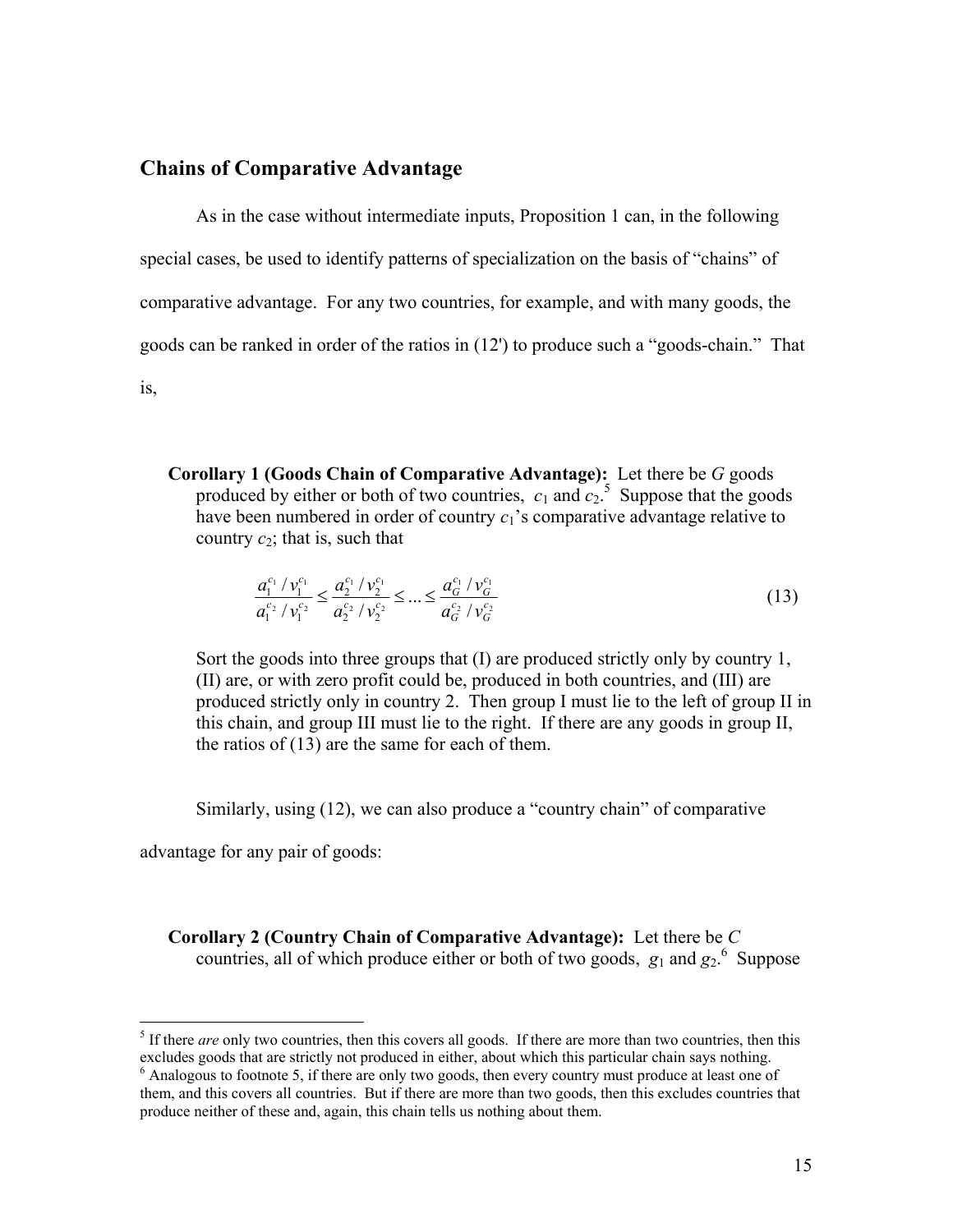that the countries have been numbered in order of their comparative advantage in good  $g_1$  relative to good  $g_2$ ; that is, such that

$$
\frac{a_{g_1}^1/v_{g_1}^1}{a_{g_2}^1/v_{g_2}^1} \le \frac{a_{g_1}^2/v_{g_1}^2}{a_{g_2}^2/v_{g_2}^2} \le \dots \le \frac{a_{g_1}^C/v_{g_1}^C}{a_{g_2}^C/v_{g_2}^C}
$$
\n(14)

Sort the countries into three groups that (I) produce good 1 and strictly do not produce good 2, (II) either do, or with zero profit could, produce both goods, and (III) produce good 2 and strictly do not produce good 1. Then group I must lie to the left of group II in this chain, and group III must lie to the right. If there are any countries within group II, the ratios of (14) are the same for each of them.

To the extent that the ratios in (13) and (14) can be taken as given, these two corollaries go about as far as one could hope toward predicting patterns of specialization and trade. Only the dividing lines between groups within these chains, between goods exported and imported by country  $c_1$  (in (13)), or between countries exporting and importing good  $g_1$  (in (14)), remain to be determined by relative sizes of countries and demands for goods. Likewise, whether goods are traded at all or not – the latter implying that the countries produce goods in common – depends on trade barriers.

But the chain results are less useful than they may appear, because of the presence of actual prices in the definition of  $v$ , and thus in the ratios that are compared in (12), (13), and (14). Even if these prices are common across countries, as they will be in the special case of free and frictionless trade in all goods, they are still endogenous to a trading equilibrium and are therefore not primitives of the model, from which one would like to be able to predict patterns of trade. They can only be known within the trading equilibrium, and once that equilibrium is observed, prediction of trade patterns is no longer necessary. Furthermore, in most cases of interest (e.g., reality), trade is not free and frictionless. Therefore these prices differ across countries for a whole variety of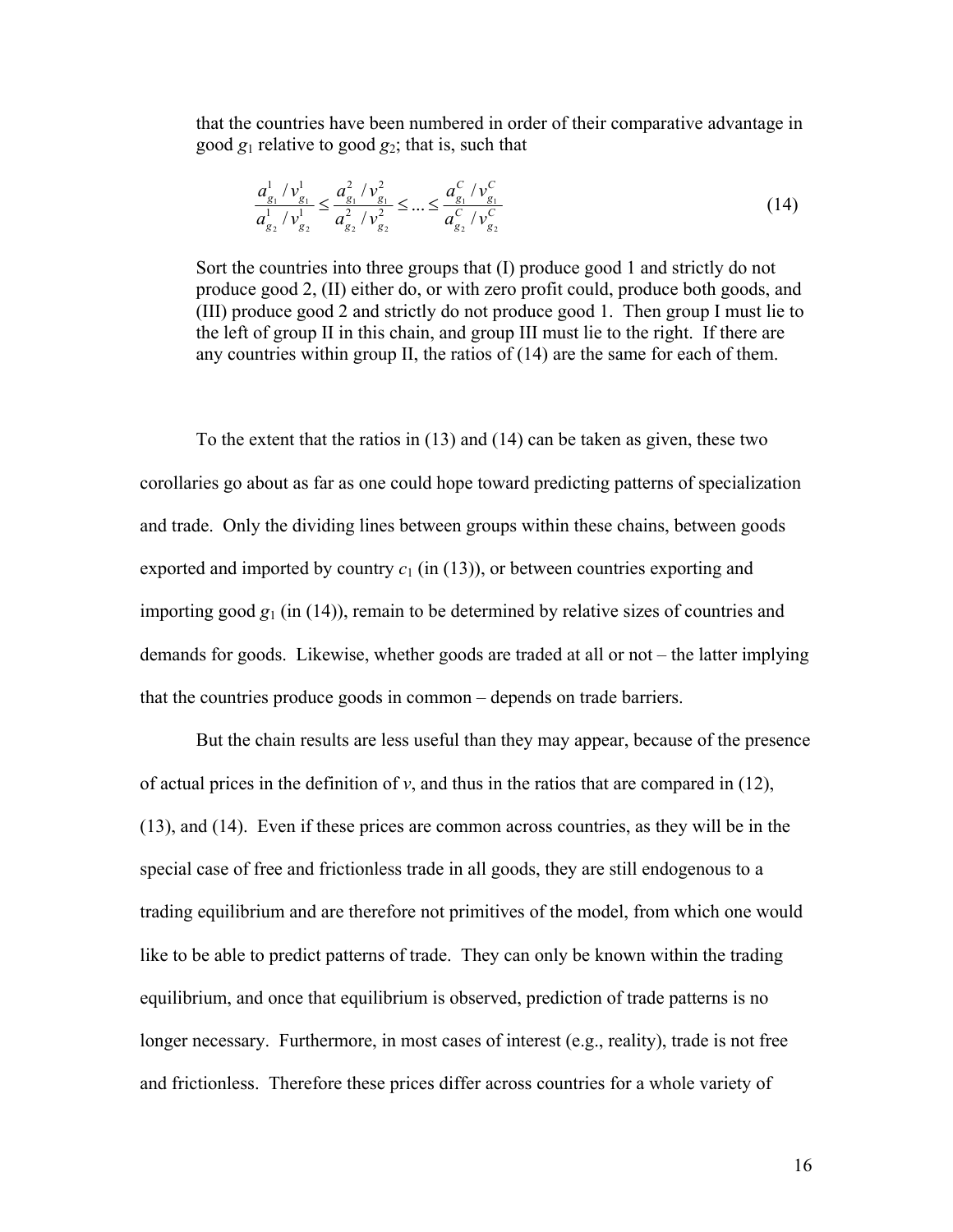reasons, including policies that may be intended to influence the pattern of trade. This makes predictions on the basis of these ratios even more problematic.

Nonetheless, there are several special cases that are of interest, in some of which the role of these prices is neutralized, and these cases may be useful if only as benchmarks. I turn next to these special cases.

## **Special Cases**

*Final Goods, Free Trade:* First, suppose that there are no intermediate inputs at all, or that there are none that are needed to produce a particular pair of goods. Then  $v_g^c = p_g^c$  $v_g^c = p_g^c$ . If in addition there is free and frictionless trade, so that  $p_g^{c_1} = p_g^{c_2}$  $p_g^{c_1} = p_g^{c_2}$ , then (12) reduces to (1) above, the standard expression for Ricardian comparative advantage.<sup>7</sup> Thus, for example, the presence of intermediate inputs in the larger economy does not undermine the strong implications of Ricardian comparative advantage for pairs of industries that do not use them.

*Identical Intermediate Input Requirements, Free Trade:* Second, suppose there do exist intermediate inputs, but that the two countries share the same intermediate input requirements for the two goods being compared. Then if all<sup>8</sup> prices are the same due to free and frictionless trade (including trade in the intermediate inputs), it follows that the *v*'s are the same in the two countries and they cancel out in (12). Thus once again, comparative advantage depends only on the direct labor requirements, as in (1).

 $\frac{1}{7}$  In fact, as is well known, if there are no intermediate inputs, then (9) holds even in the presence of nonnegative trade barriers, so long as  $c_1$  exports  $g_1$  to  $c_2$ ,  $c_2$  exports  $g_2$  to  $c_1$ , and one of the countries strictly does not produce the other's export. For together these conditions imply  $w^{c_1} a_{g_1}^{c_2} \leq w^{c_2} a_{g_1}^{c_2}$  $1 < 11^{2}$ 1  $\int_a^{\infty} a_{g_1}^{c_1} \leq w^{c_2} a_g^{c_1}$  $c_1 \geq c$  $w^{c_1} a_{g_1}^{c_1} \leq w^{c_2} a_{g_1}^{c_2}$  and 2 2  $1 > u^{c_2}$  $w^{c_1}_{g_2} \geq w^{c_2} a_g^c$  $c_1 \sim \mathcal{L}$  $w^{c_1} a_{g_2}^{c_1} \geq w^{c_2} a_{g_2}^{c_2}$ , with strict inequality in one of these. Dividing the first by the second yields (1).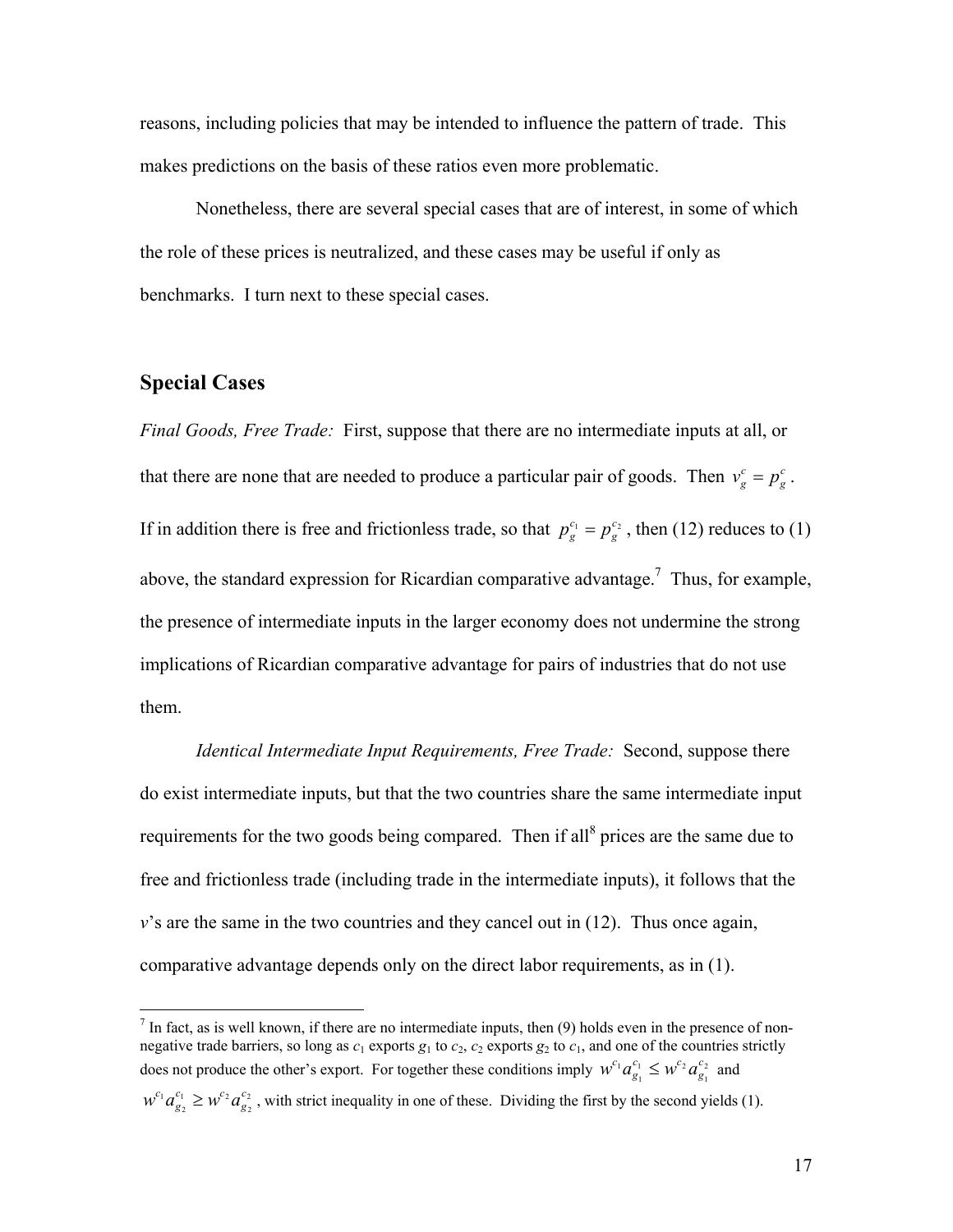*Identical Intermediate Input Requirements, Restricted Trade:* On the other hand, even if intermediate input requirements are the same, the presence of trade costs and trade barriers can cause them to matter differently for costs and thus to alter comparative advantage as reflected in these ratios. For example, a country with a relatively low direct labor requirement for producing a good may fail to have a comparative advantage in that good if trade barriers cause the cost of an intermediate input to be high. I will illustrate this possibility with an example later in the paper.

*Non-Identical Intermediate Input Requirements, Free Trade:* Finally, in what may seem the most natural extension of Ricardian comparative advantage to the presence of intermediate inputs, we can assume free and frictionless trade together with international differences in intermediate input requirements. That is, just as countries differ in the productivity with which they convert labor into goods, they may also differ in their productivity of converting intermediate inputs into outputs. Then comparative advantage can derive just as well from a country having low intermediate input requirements for a particular good as from requiring a relatively small amount of labor.

Suppose, for example, that a country is unusually adept at avoiding waste of the raw material from which a product is made. It could then have a comparative advantage in that product as a result, even if it requires a somewhat larger relative direct input of labor. The same could be true for a country that needs smaller inputs of, say, energy, due perhaps to a favorable climate.

 <sup>8</sup> <sup>8</sup> Actually, identical prices are needed only for the two goods being compared and their respective inputs.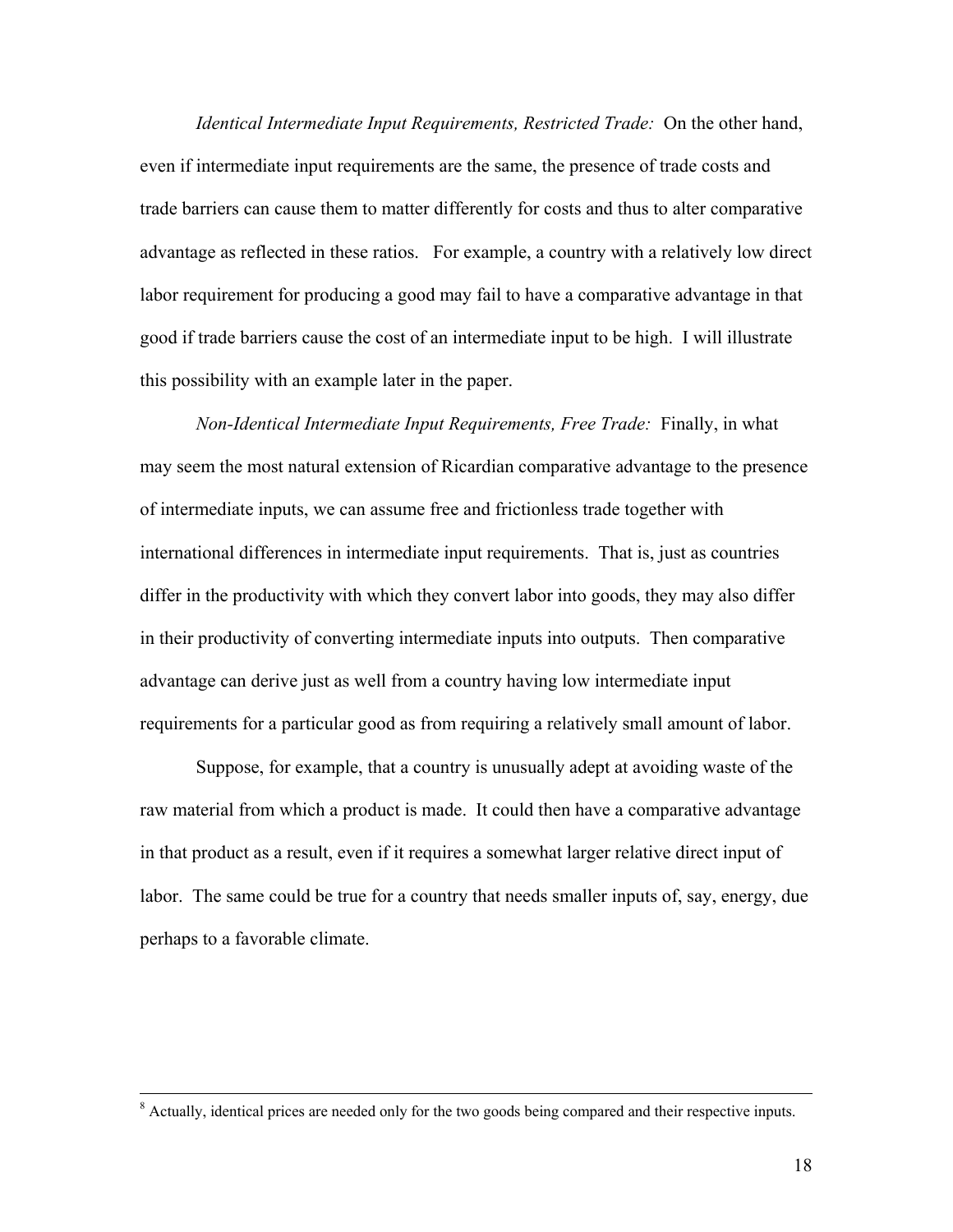# **Input Requirements versus Labor Requirements**

There is one difference, however, between the role of intermediate inputs and the role of labor in determining comparative advantage. With labor, the absolute requirement is immaterial for the viability of a sector, since a large absolute requirement can be offset by a low wage. That, in fact, is why trade depends on comparative advantage rather than absolute advantage. But to the extent that the inputs themselves are tradable, no such offsetting domestic price adjustment may be possible for a country in a sector that is, say, wasteful in its application of intermediate inputs. Such waste could put it at a disadvantage in all sectors, even if direct labor requirements are low. This would also require a fall in its labor´s wage in order to compensate and create comparative advantage in some sectors. And if sufficiently extreme, high input requirements may cause the value added in one or more sectors to be negative at world prices, so that no reduction in the wage will be enough to create comparative advantage in those particular sectors.

It may seem (as it seemed to me, briefly) that this could happen in all sectors, making it impossible for a country to compete in any of them. If so, that would be an important difference from the Ricardian model without intermediate inputs, where a country must always have a comparative advantage in at least one good, which it can exploit if its wage is low enough. That is, looking at the definition of  $v_g^c$  in (4), what if a country's input requirements  $b_{hg}^c$  are so large, and/or the output prices  $p_g^c$  are so small, perhaps due to free trade with lower-cost countries, that  $v_g^c < 0$  for all *g*? That would seem to mean that the entire economy would fail to be viable at all at those prices, and perhaps that cutting itself off from free trade would be the only way to survive.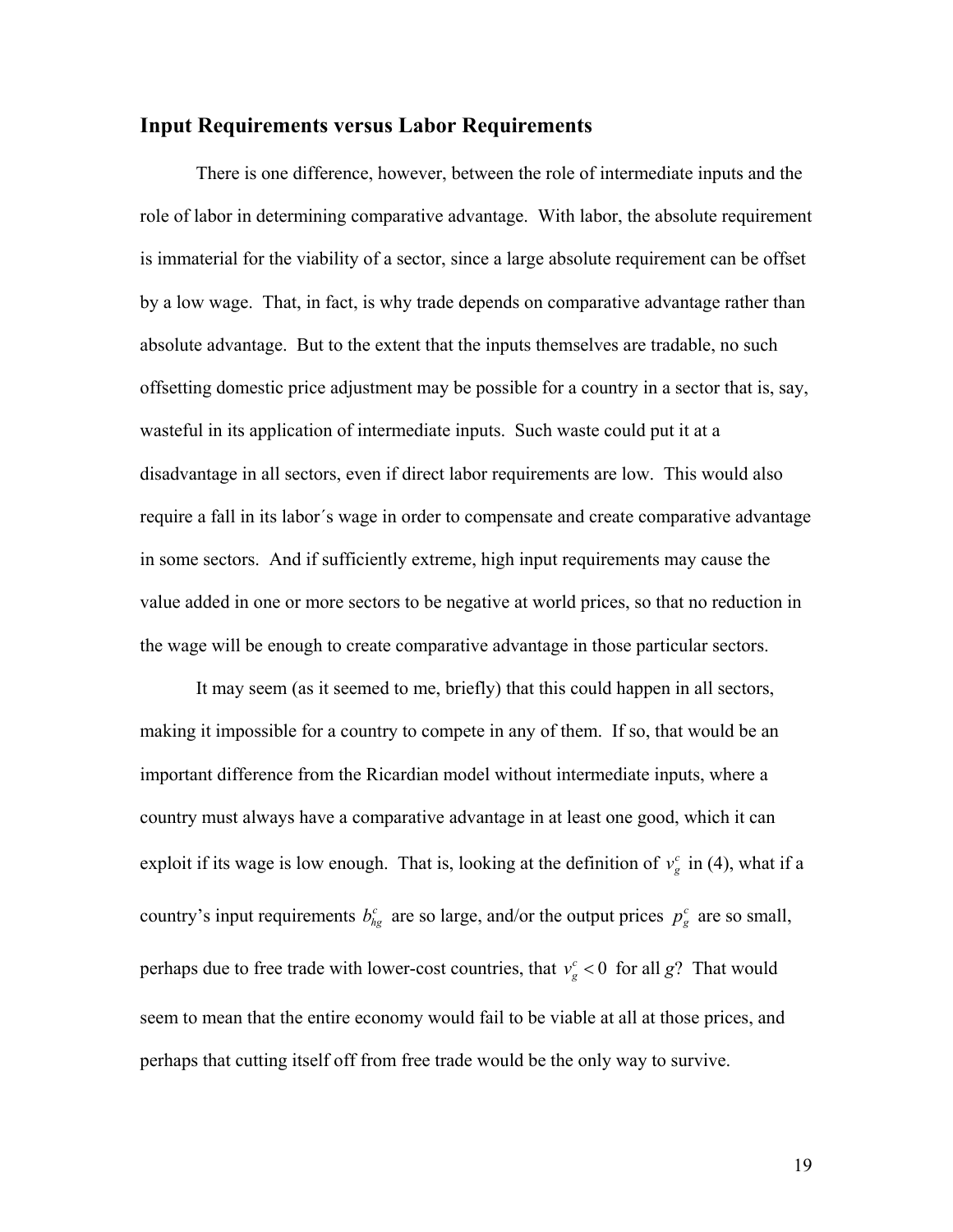In fact, this cannot happen in equilibrium if the input-output technology permits production at all, even in a closed economy. According to Gale (1960), a "productive" economy must have the matrix  $(I - B)^{-1}$  be non-negative in order for it to be possible to use up smaller amounts of goods as inputs than are produced as output, where *B* is the matrix of the economy's input-output coefficients  $b_{hg}^c$  as defined in (4) above.<sup>9</sup> Thus, letting *v* and *p* be (row) vectors of country *c*'s value added and prices, (4) becomes

$$
v = p(I - B) \tag{16}
$$

and thus

$$
v(I - B)^{-1} = p \tag{17}
$$

For a productive economy in the sense of Gale, then,  $v < 0$  requires  $p < 0$  as well. Thus, as long as prices are non-negative, value added per unit cannot be negative for all goods. Instead, there must be at least one good for which production is viable in a productive economy that faces any given nonnegative prices *p*.

### **Gains from Trade**

Indeed, this same condition – that the economy be "productive" or  $(I - B)^{-1}$  be nonnegative – also assures that there are gains from trade, which in the Ricardian Model simply means that the real wage rises with trade. Let  $\hat{w}$  be the (scalar) wage in autarky and  $\hat{p}$  the vector of autarky prices, with corresponding  $\hat{v} = \hat{p}(I - B)$ . Since all goods are produced in autarky, we must have  $\hat{w} = \hat{v}_g / a_g \forall g$ , while (8) implies that  $w \ge v_g / a_g \forall g$  in

 9 See Gale (1960, p. 297). To see this, let *X* and *Y* be row vectors of gross and net outputs, respectively. Then  $Y = X - XB'$ , and thus  $Y(I - B')^{-1} = X$ . That is, the rows of  $(I - B')^{-1}$  – and thus the columns of  $(I - B)^{-1}$  – are the gross outputs needed to produce a net output of one unit of each individual good. These must be nonnegative for viability as a closed economy.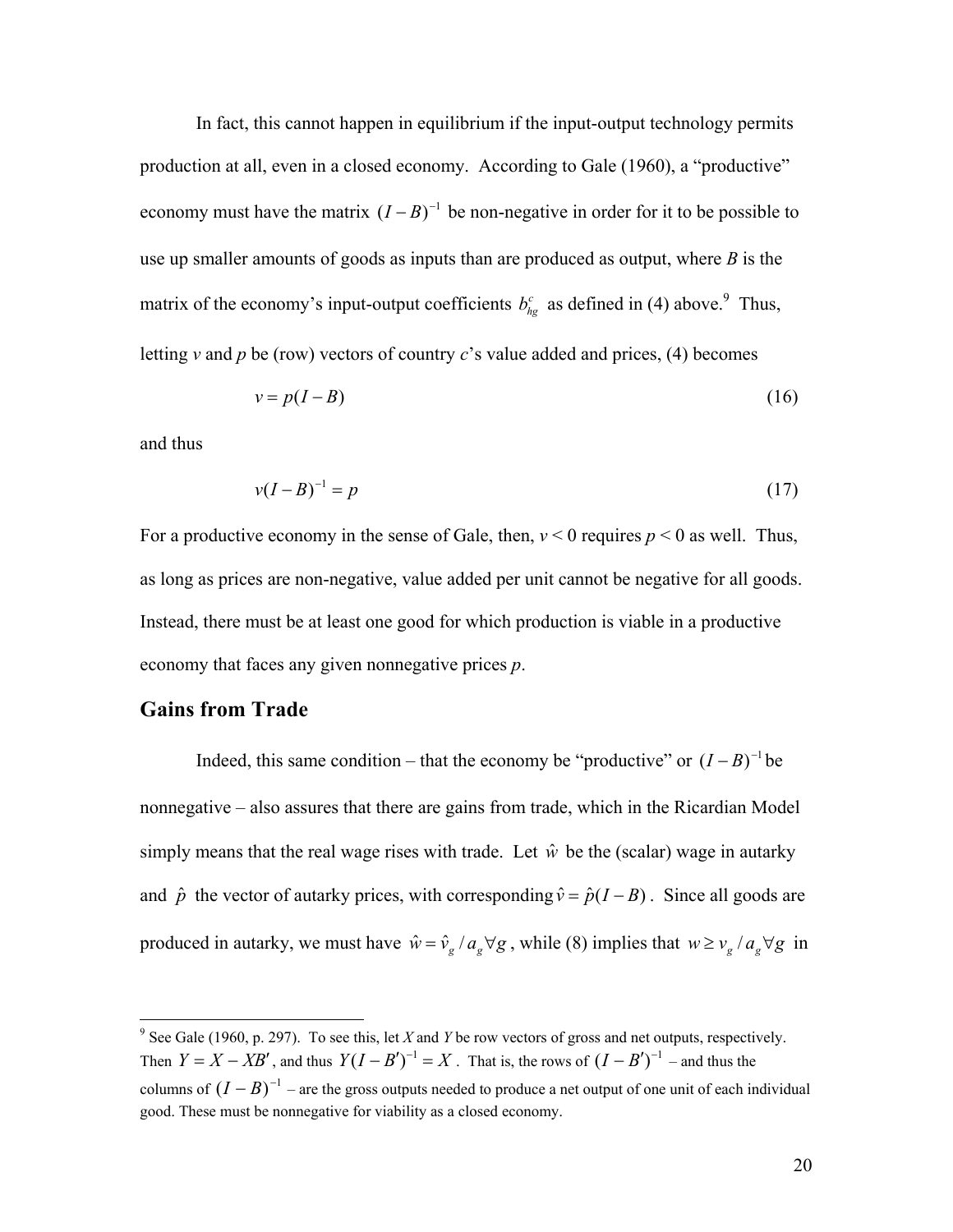any trading equilibrium. Together these imply  $\hat{v}_g / \hat{w} \ge v_g / w$ , which can be arranged, using  $(4)$ , as

$$
\left(\frac{\hat{p}_g}{\hat{w}} - \frac{p_g}{w}\right) - \sum_{h} \left(\frac{\hat{p}_h}{\hat{w}} - \frac{p_h}{w}\right) b_{hg} \ge 0
$$
\n(18)

Expressed in terms of the vectors of prices,  $\hat{p}$  and *p* (since  $\hat{w}$  and *w* are scalars), this is

$$
\left(\frac{\hat{p}}{\hat{w}} - \frac{p}{w}\right)(I - B) \ge 0\tag{19}
$$

If  $(I - B)^{-1}$  ≥ 0, then post-multiplying by it preserves the inequality, and thus

$$
\left(\frac{\hat{p}}{\hat{w}} - \frac{p}{w}\right) \ge 0\tag{20}
$$

That is,  $w/p_g \ge \hat{w}/\hat{p}_g \forall g$ , and the real wage is at least as high with trade as without, in terms of every good. In addition, these inequalities are strict for every good that is strictly not produced in the trading equilibrium, and they may in fact be strict for goods that are produced as well, if cheap imported intermediate inputs lower their prices compared to autarky.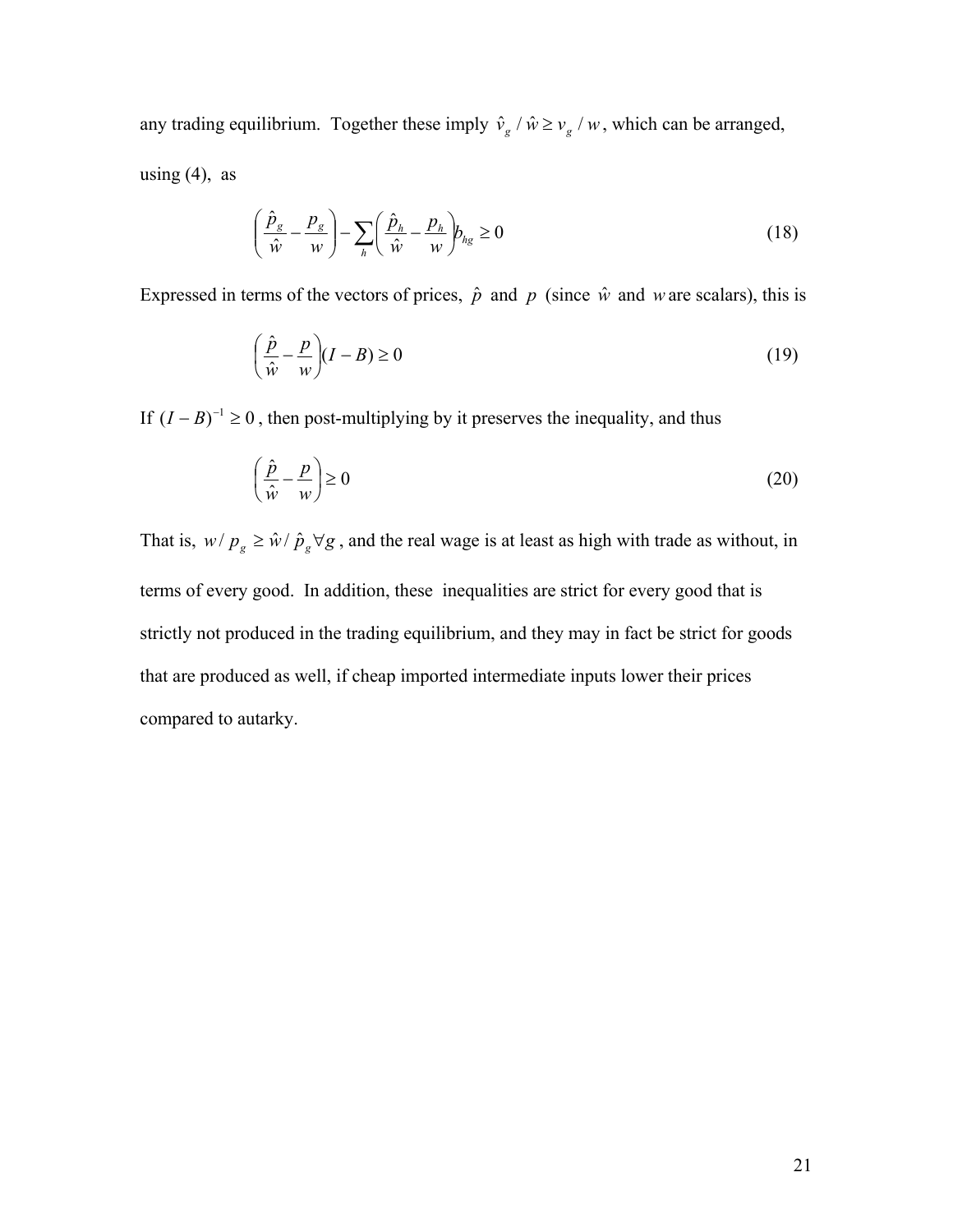**Proposition 2 (Gains from Trade):** In the Ricardian Model, the wage of labor is at least as high in terms of every good with trade as it is in autarky. It is also strictly higher for goods that are themselves strictly not produced in the trading equilibrium, and also for goods that use positive amounts, directly or indirectly, of inputs that are themselves strictly not produced. That is,

$$
\frac{w}{p_g} \ge \frac{\hat{w}}{\hat{p}_g} \quad g = 1, \dots, G \tag{21}
$$

and also

$$
\frac{w}{p_g} > \frac{\hat{w}}{\hat{p}_g} \tag{22}
$$

$$
\text{if } a_g > \frac{v_g}{w} \tag{22a}
$$

or if 
$$
b_{hg} > 0
$$
 for some *h* such that  $\frac{w}{p_h} > \frac{\hat{w}}{\hat{p}_h}$  (22b)

**Proof:** (21) follows from (20). For (22), first note that

$$
\hat{p}_g = \hat{w}a_g + \sum_h \hat{p}_h b_{hg} \tag{23}
$$

$$
p_g \leq w a_g + \sum_h p_h b_{hg} \tag{24}
$$

Then for (22a),

$$
a_g > \frac{v_g}{w} \implies wa_g > p_g - \sum_h p_h b_{hg}
$$
  

$$
\implies \frac{p_g}{w} < a_g + \sum_h \frac{p_h}{w} b_{hg} \le a_g + \sum_h \frac{\hat{p}_h}{\hat{w}} b_{hg} = \frac{\hat{p}_g}{\hat{w}}
$$

where the last inequality uses (21) and the last equality uses (23).

Similarly for (22b), suppose that for some  $h_1$ ,  $b_{h_1g} > 0$  and  $w / p_{h_1} > \hat{w} / \hat{p}_{h_1}$ ,

perhaps due to (22a). Then from (24)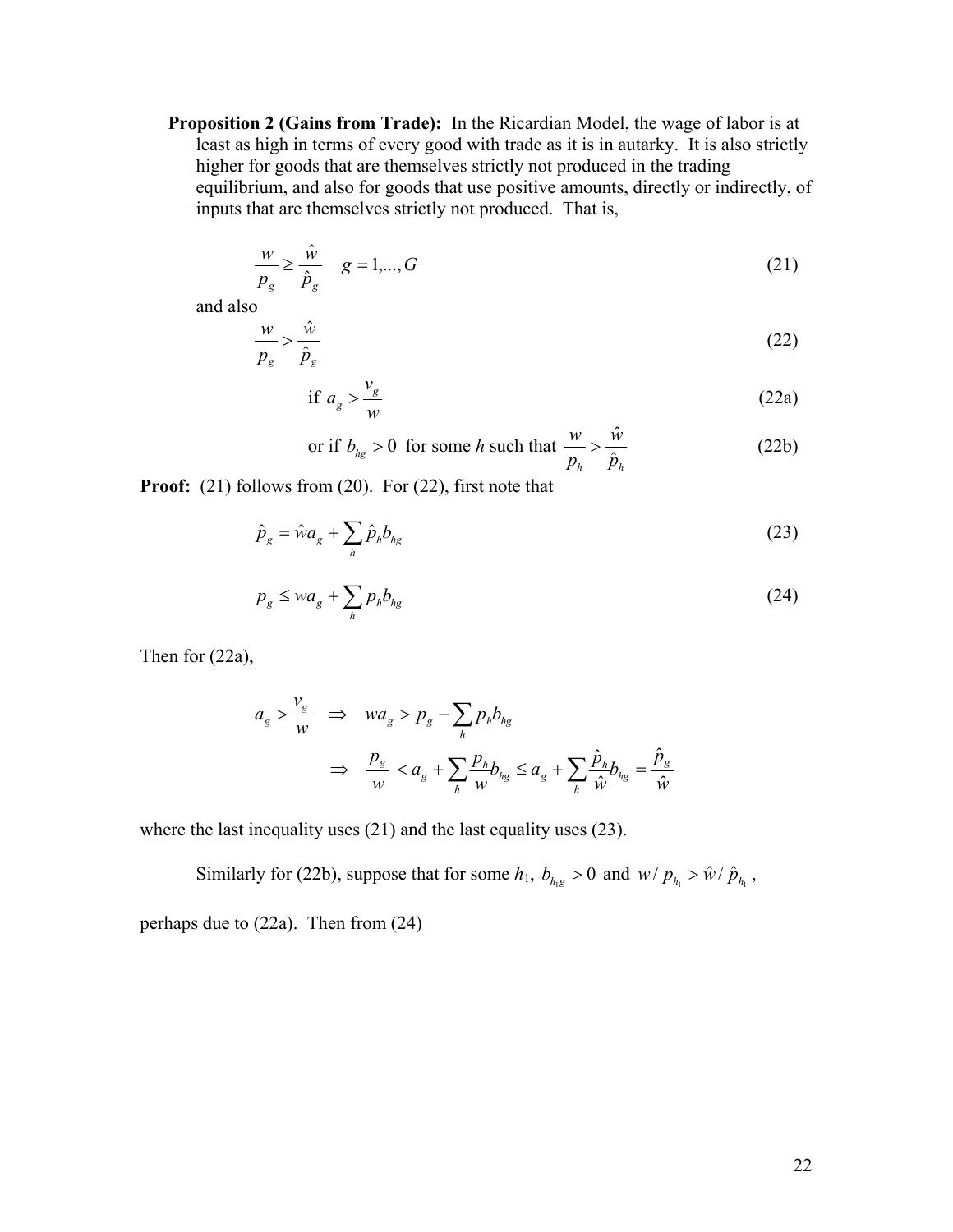$$
\frac{p_g}{w} \le a_g + \sum_{h \ne h_1} \frac{p_h}{w} b_{hg} + \frac{p_{h_1}}{w} b_{h_1 g}
$$
  

$$
< a_g + \sum_{h \ne h_1} \frac{p_h}{w} b_{hg} + \frac{\hat{p}_{h_1}}{\hat{w}} b_{h_1 g}
$$
  

$$
\le a_g + \sum_{h \ne h_1} \frac{\hat{p}_h}{\hat{w}} b_{hg} + \frac{\hat{p}_{h_1}}{\hat{w}} b_{h_1 g} = \frac{\hat{p}_g}{\hat{w}}
$$

where again the last inequality uses (21) and the last equality uses (23).

 This is a stronger result than we find in the textbook, 2-good, Ricardian Model without intermediate inputs. There, with specialization, the real wage rises in terms of one good – the one that is not produced – but not in terms of the other. The result here is stronger: the real wage rises in terms of goods that continue to be produced, and perhaps in terms of all goods if the use of intermediate inputs is sufficiently ubiquitous. The reason is illustrated in the two panels of Figure 1.



Figure 1

 In both panels, the axes measure net output of goods – two of them in panel A and three in panel B. In both, the points labeled  $T$  and the solid lines connecting them mark the extremes of the (linear) transformation curve or surface. In panel A, each of the two goods is assumed to be required as an input to the other, so that the maximum net output of either (achieved by devoting all labor to its production) requires a negative net output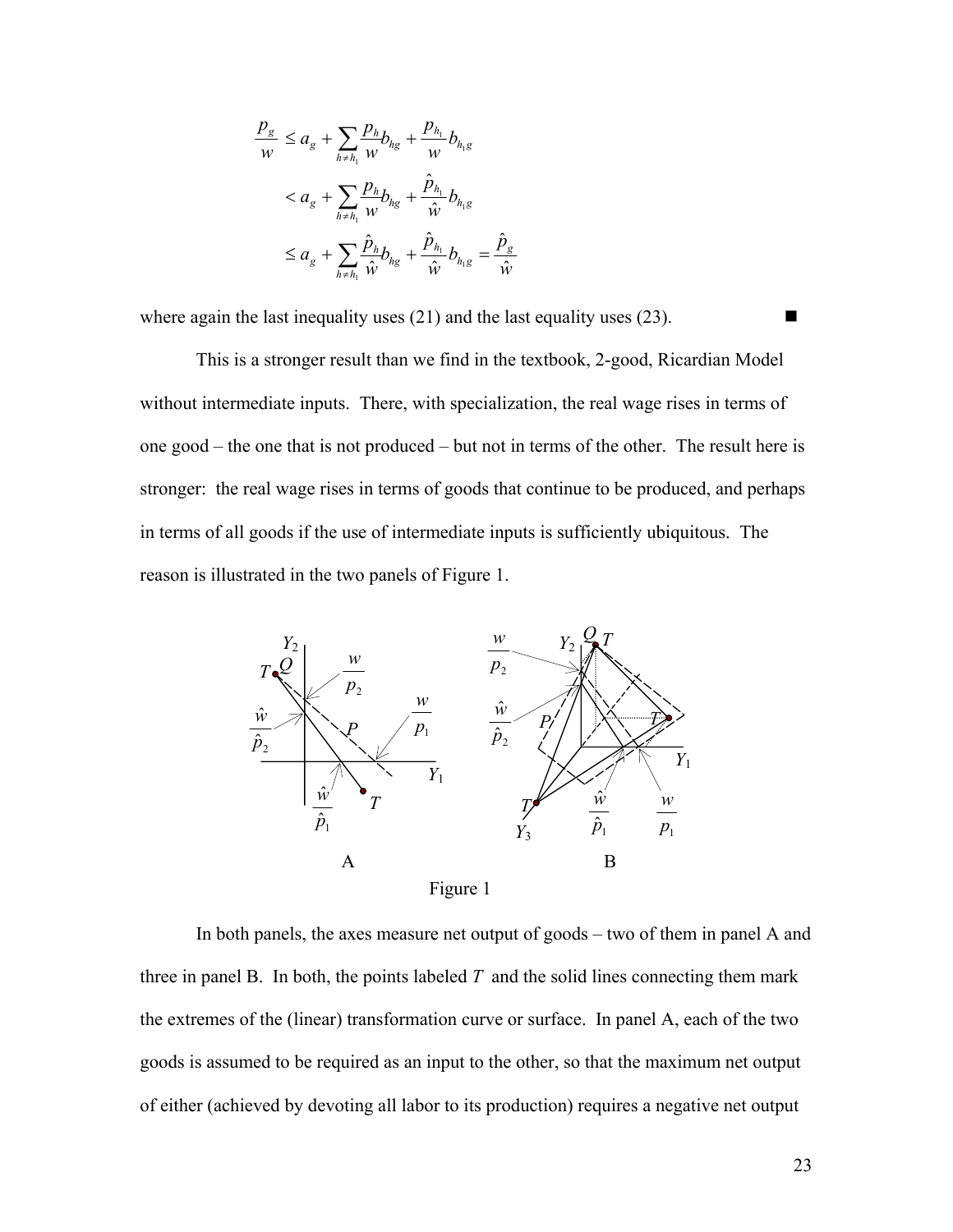of the other. In panel B, goods 1 and 2 are only final goods, while good 3 is a required intermediate input to production of both of them.

 Autarky requires production of all goods and thus operation on the interior of the transformation curve or surface, *T*, within the positive orthant. Defining one unit of labor as the labor endowment, the intercepts of *T* measure the autarky wage in units of each good,  $\hat{w}/\hat{p}_g$ , as shown.

 With trade, producers respond to prices that are different from autarky, maximizing the nominal wage at one of the extremes of *T*, *Q* (or perhaps, in panel B, along one of its edges). Consumption takes place within the positive orthant on the new price line or plane, *P*, passing through the production point *Q*. In both cases, this permits an increase in consumption of both goods 1 and 2, and in panel B of good 3 as well. The real wages with trade are identified as the intercepts of the price line or plane, *P*, with the axes,  $w/p_e$ .

In the example of panel A,  $w/p_1$  rises with trade because good 1 is strictly not produced. At the same time,  $w/p_2$  also rises, even though good 2 is produced, because it is produced with the now cheaper input of good 1. The same is true in panel B, except that now it is a third good, 3, that serves as the cheaper input for both final goods.

I have discussed the model as though intermediate inputs are traded. However, Propositions 1 and 2 hold just as well with nontraded inputs as with traded ones. The difference is that now a country's price of an input is likely to become an important determinant of comparative advantage. If a nontraded input is not produced but merely available as an endowment, then abundance will cause it to be cheap and the value added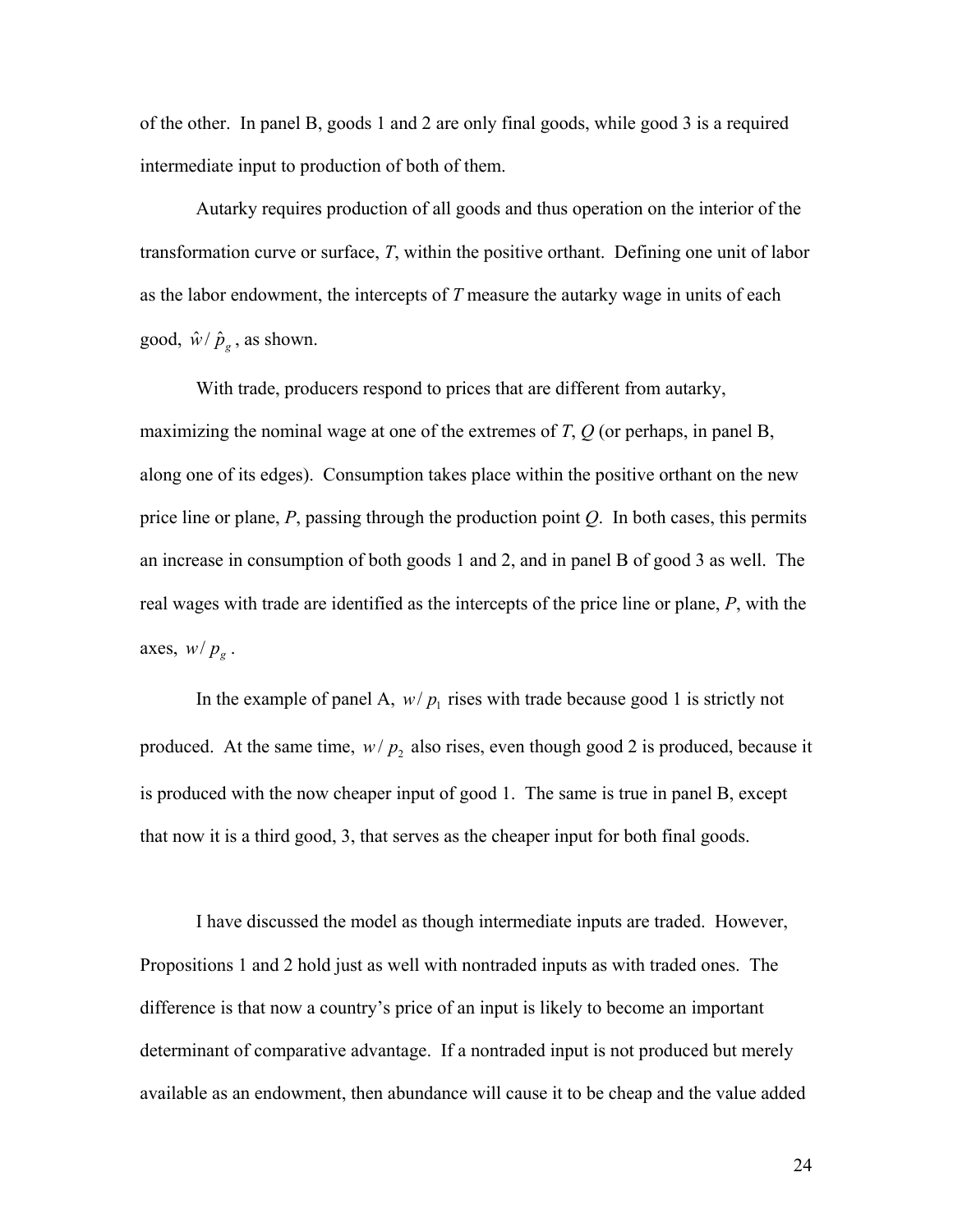in industries that use it will be relatively high, thus contributing to comparative advantage. On the other hand, if nontraded inputs are produced from labor like any other good, then comparative advantage in sectors that use them will come to depend in part on the country's labor requirements for producing such inputs.<sup>10</sup> It is this fact, together with the fact that the tradability of most inputs is to some extent a policy choice, that prevents us from going much further in formulating comparative-advantage-based predictions of trade patterns that are both robust and precise, even in the Ricardian Model, as I now show.

### **Impossibility of a Fixed Chain of Ricardian Comparative Advantage**

 Corollary 1 seems to say that, if there are only two countries in a Ricardian world, then we should be able to rank goods by comparative advantage and predict patterns of trade and specialization with some confidence. In fact, we cannot, if we want the same chain to predict trade patterns independently of whatever barriers to trade may happen to exist. That is, just as is known to be true in the Heckscher-Ohlin Model,  $\frac{1}{1}$  the combination of intermediate inputs and trade barriers renders any fixed chain of comparative advantage invalid as a predictor of trade.

To see this in the Ricardian Model, consider a relatively simple case in which two countries produce and trade four goods, of which two are final goods and two serve only as inputs to the respective final goods. To fix ideas, we may call the final goods cloth (C) and autos (A), and the inputs to them respectively wool (W) and steel (S). Suppose that

 $\overline{a}$ 

 $10$  In the latter case, there is little purpose served by continuing to interpret an input as a separate good. Its production might as well have been subsumed within the technologies of final goods. Or at least, that is the case if the input is nontradable, as well as nontraded. For other inputs, whether they are traded or not may depend on market conditions, in which case maintaining their separate identity is critical.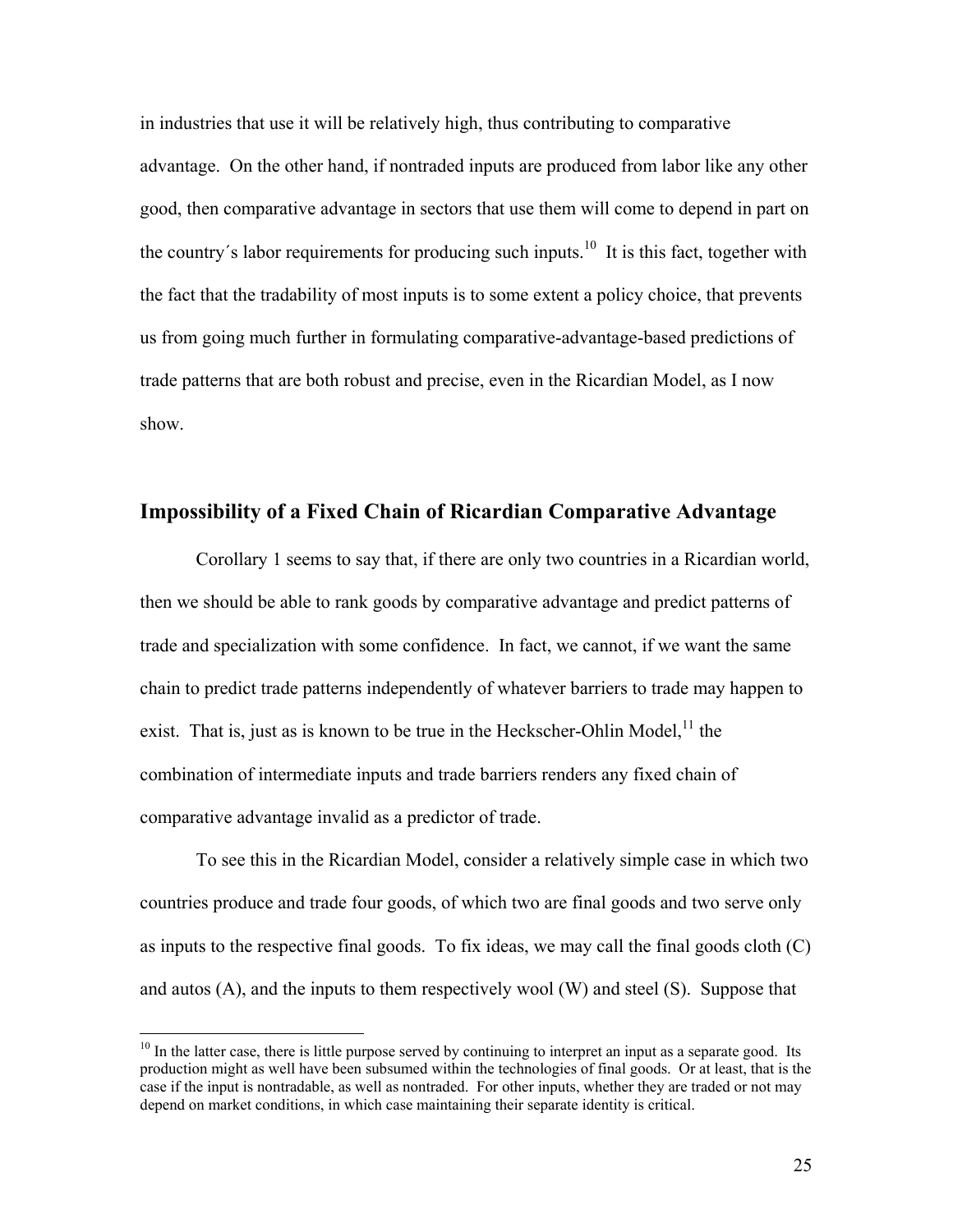production of one unit of cloth uses one unit of wool and production of an auto uses one unit of steel, with no other intermediate inputs required for any of the goods. Then let the direct unit labor requirements for producing these four goods in two countries, 1 and 2, be as follows:

| Direct unit  | Goods |       |       |              |
|--------------|-------|-------|-------|--------------|
| labor        | W     |       |       |              |
| requirements | Wool  | Autos | Cloth | <b>Steel</b> |
| Country 1    |       |       |       |              |
| Country 2    |       |       |       |              |

 If trade is free and frictionless in all four goods, then since intermediate input requirements and prices are the same in both countries, the *v*'s cancel out of (13) above and we can apply the goods-chain proposition using the ratios of only the direct unit labor requirements in the table. Clearly, country 1's greatest comparative advantage is in wool, second in autos, third in cloth, and last in steel. It will therefore surely produce and export wool, and it will import steel, with the trade in autos and cloth depending on country size. If neither country is too large relative to the other, then country 1 will export autos as well as wool, and import cloth as well as steel. The chain of comparative advantage seems to be working just fine, using the ratios from the table: 1/4, 2/3, 3/2, and 4/1.

 But now suppose that prohibitively large trade barriers exist for both intermediate inputs, wool and steel, so that they become nontraded. A country that produces autos must then produce its own steel, and a country that produces cloth must produce its own wool. Production of the required input can then be thought of as integrated with that of

 $11$  See Deardorff (1979).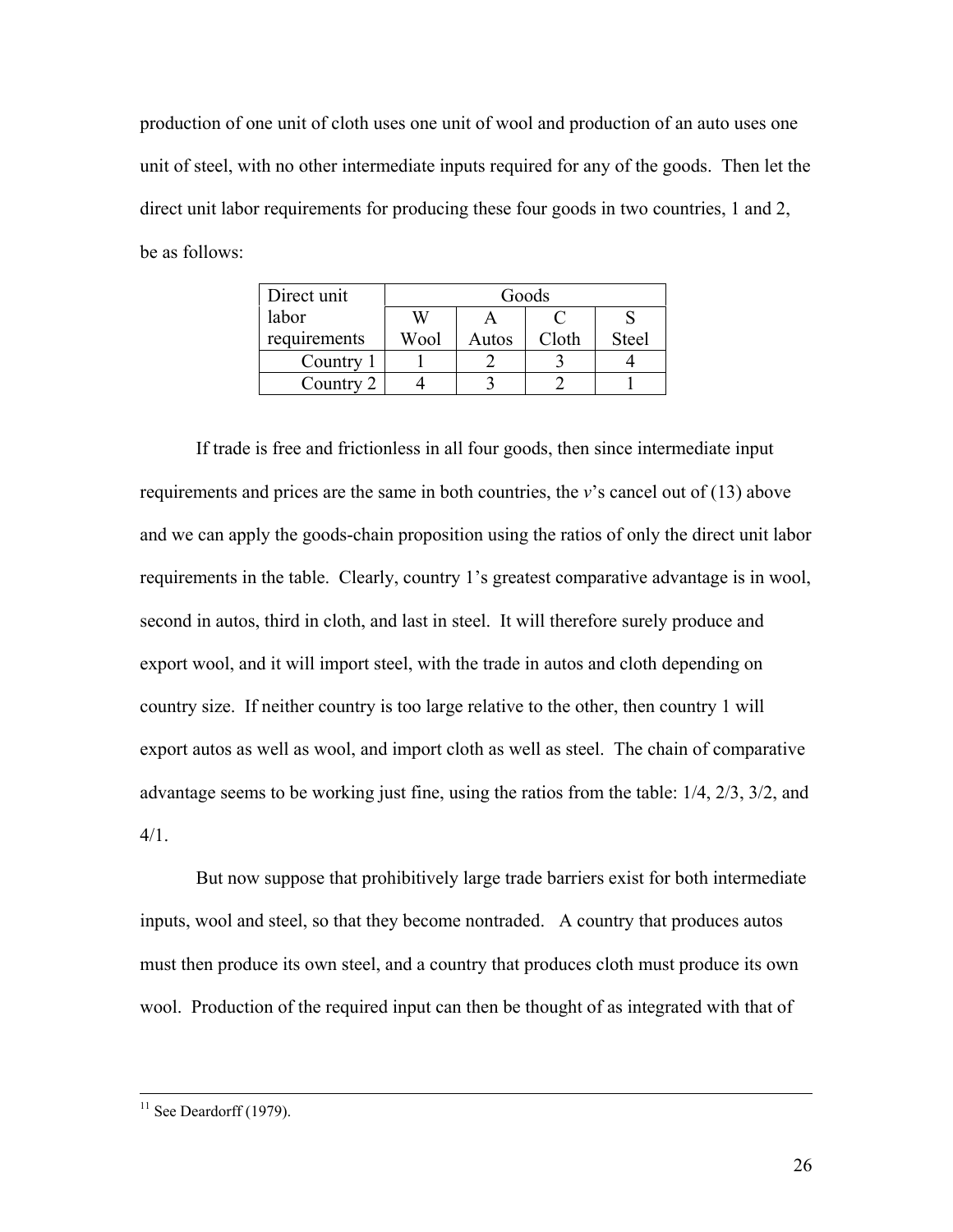the final good, and the four-good model reduces to a familiar two-good Ricardian case with the following direct-plus-indirect unit labor requirements:

| Direct-plus-        | <b>Final Goods</b> |             |  |
|---------------------|--------------------|-------------|--|
| indirect unit labor |                    |             |  |
| requirements        | Autos              | Cloth       |  |
| Country 1           | $2+4=6$            | $3+1=4$     |  |
| Country 2           | $3+1=4$            | $7 + 4 = 6$ |  |

Evidently, country 1 now has its comparative advantage in cloth, not autos, and the trade in autos and cloth is the reverse of that above.

 The point of this is not just that trade barriers matter for the pattern of trade, which of course they do, here in a rather extreme way. The point is further that there cannot exist a single ranking of the goods in terms of any notion of comparative advantage that will predict their trade in the same sense as the Corollaries above. For any ranking that puts cars to the left of tables – and would therefore be consistent with the pattern of trade in these two goods when all goods are traded freely – would rank them incorrectly for the trade pattern that arises when the intermediate inputs are not traded.

Of course, if we always knew which goods were tradable and which were not, then we could always use direct-plus-indirect unit labor requirements for the former in ranking by comparative advantage. But the tradability of goods depends on the sizes of trade barriers, and implicit in the above example is the fact that trade patterns can depend so critically on these barriers that no ranking of comparative advantage can predict trade independently of those barriers.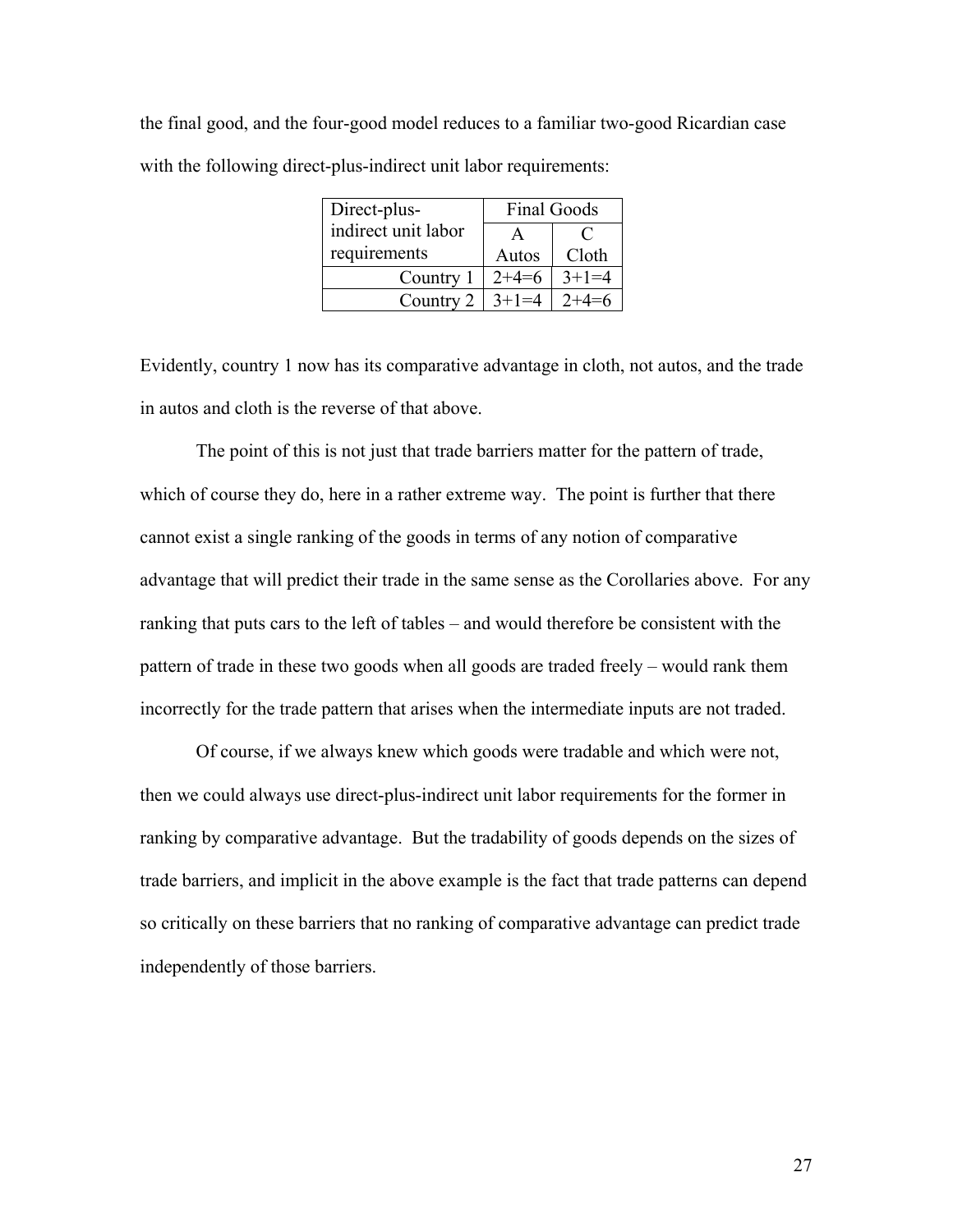# **What Can Be Said?**

This is a familiar problem, for it arose in the Heckscher-Ohlin Model in Deardorff (1979). Because of it, I opted in Deardorff (1980) for expressing the role of comparative advantage by means of a correlation between autarky prices and trade flows.<sup>12</sup> Such a result can be established here:

**Proposition 3:** Consider a Ricardian economy that trades at prices p, with vectors of (gross) production *X*, inputs *N*, and final consumption *C*, so that its net output is *X–N* and its net exports are *T*=*X–N–C*. Then the value at autarky prices  $\hat{p}$  of its trade, if  $p \neq \hat{p}$ , must be negative:

$$
\hat{p}T' = \sum_{g} \hat{p}_g T_g < 0\tag{25}
$$

**Proof:** Consider first the value of net output. It is shown in Appendix B that

$$
\hat{p}(X'-N') = \sum_{g} \frac{\hat{w}}{w} p_g(X_g - N_g)
$$
\n(26)

Now use (22) to interpret the value of consumption:

$$
\hat{p}C' = \sum_{g} \hat{p}_g C_g > \sum_{g} \frac{\hat{w}}{w} p_g C_g \tag{27}
$$

with the strict inequality since  $p \neq \hat{p}$  implies that at least one final good or input is

strictly not produced. Thus

$$
\hat{p}T' = \hat{p}(X'-N') - \hat{p}C'
$$
\n
$$
< \sum_{g} \frac{\hat{w}}{w} p_g(X_g - N_g) - \sum_{g} \frac{\hat{w}}{w} p_g C_g
$$
\n
$$
= \sum_{g} \frac{\hat{w}}{w} p_g(X_g - N_g - C_g) = \frac{\hat{w}}{w} pT' = 0
$$
\n
$$
(28)
$$

by balanced trade.<sup>13</sup>

 $12$  The same correlation result was shown by Dixit and Norman (1980, p. 94).

<sup>&</sup>lt;sup>13</sup> This actually assumes free trade, as well, since  $p$  is serving as both domestic and world prices in the trading equilibrium. As in Deardorff (1980), nonnegative trade barriers can easily be incorporated.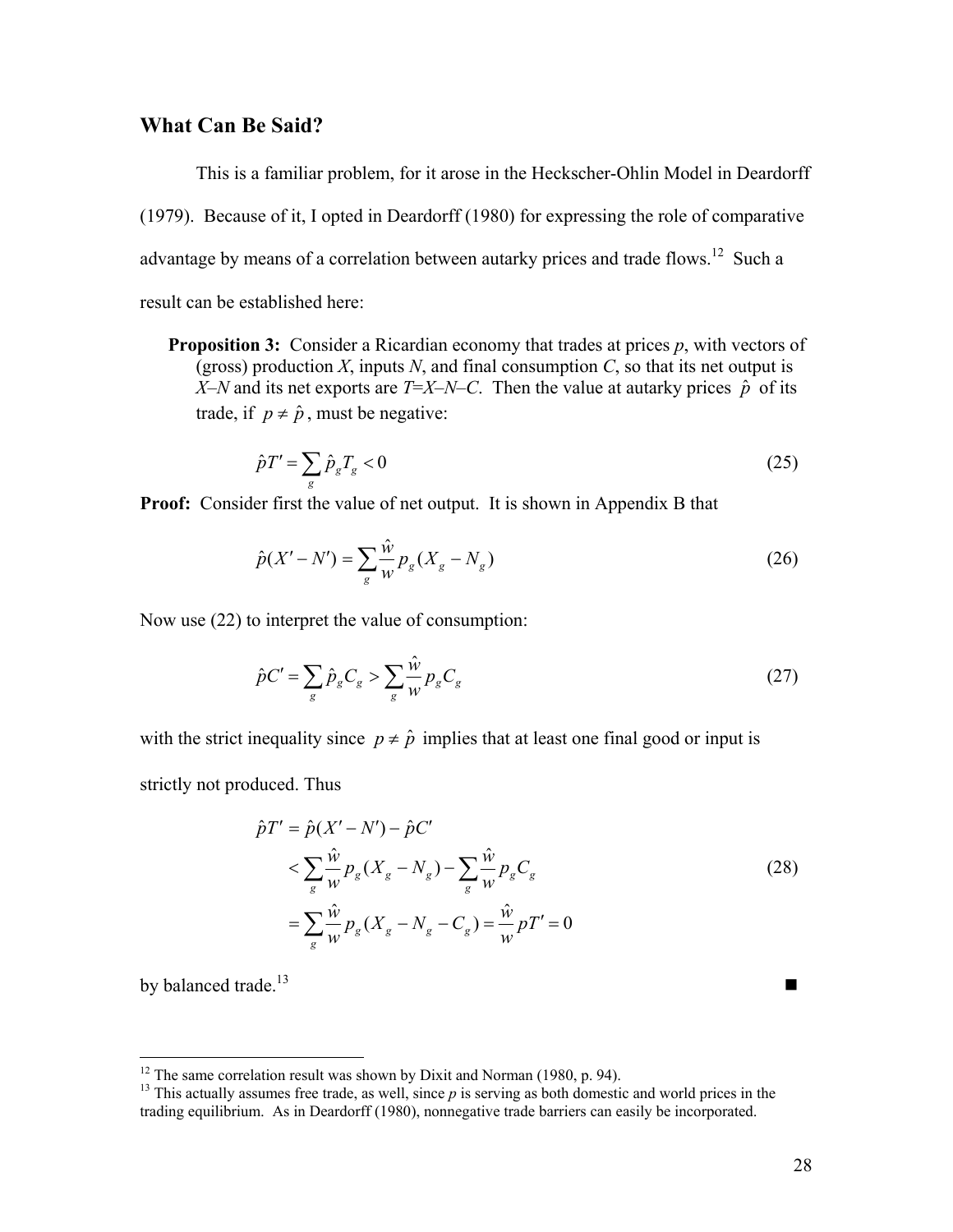This result is the same as that in Deardorff (1980), but it requires fewer assumptions here than it did there. In a more general model with variable costs, such a correlation result depends not only on producers maximizing the value of the country's output, as they do here implicitly in (8), but also on demand not changing between autarky and free trade in such a way that demand expands even more than output in expanding sectors. In the Ricardian model, because the economy completely specializes, this is not an issue.

Figure 2 illustrates this, for simple 2-good economies without intermediate inputs. Panel A, on the left, shows autarky and trade equilibria with variable costs, while panel B





shows the same for a Ricardian economy. In each, the transformation curve is *TT*, and autarky equilibrium is at the point labeled  $\hat{X} = \hat{C}$ , with autarky price line  $\hat{P}$ . With free trade at the price  $P$ , production moves to point  $X$ , the economies both increasing their output of good  $X_1$ . In panel A, without any further assumption on demand, consumption could move either to point *C* or point *C'*. At *C'*, however, the value of consumption at autarky prices is below the value of production, and indeed the country imports good *X*<sup>1</sup> in spite of its comparative advantage. To rule this out in Deardorff (1980) I assumed the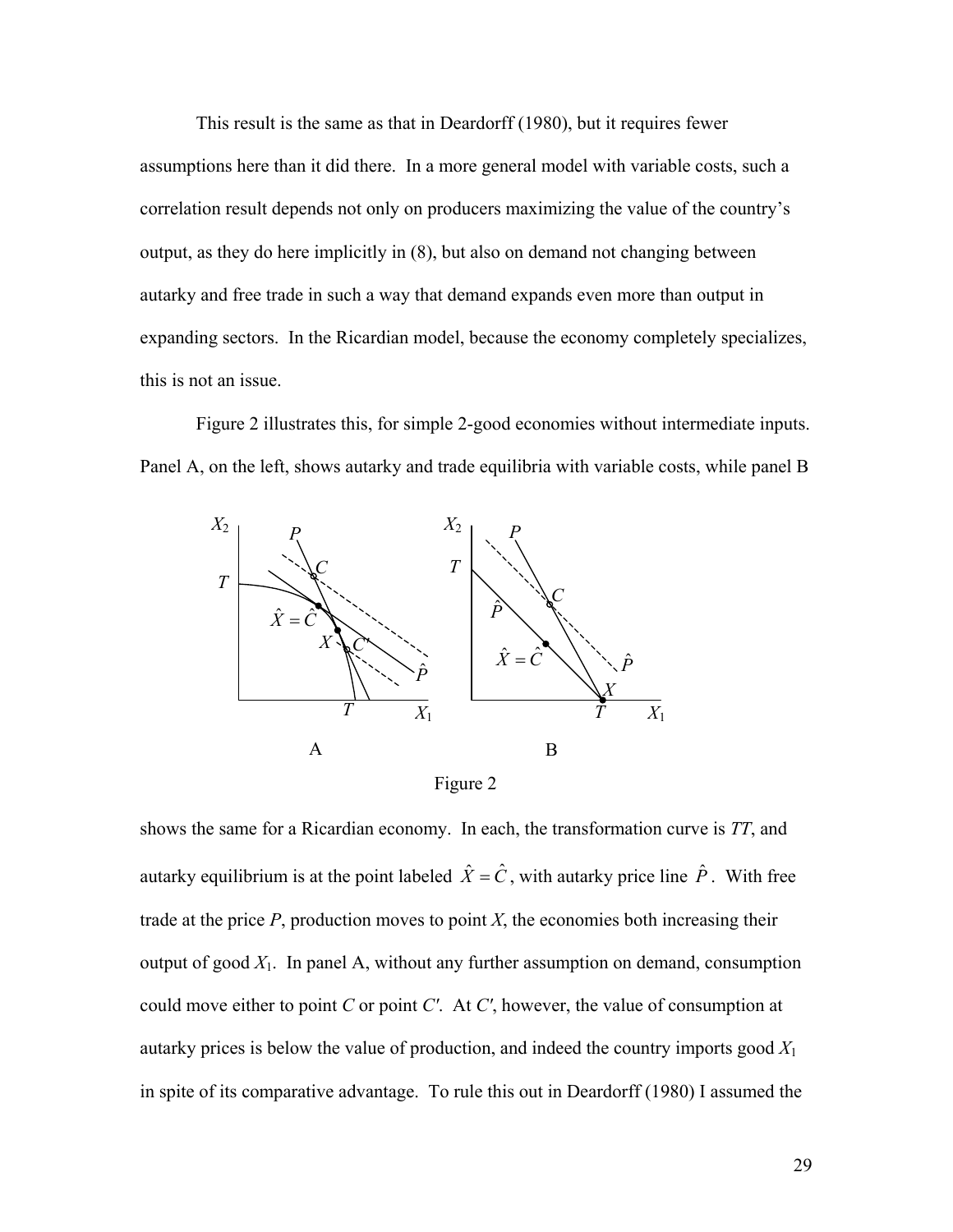Weak Axiom of Revealed Preference applied to consumption of the country as a whole, which in effect forced the country to behave like a single consumer and prevented an outcome like  $C'^{14}$  But in the Ricardian case of panel B, this is not necessary, since the linear technology leads the country to the corner solution of producing only  $X_1$  and nothing of *X*2. In that case, consumption with trade (so long as both goods are consumed at all), must be worth more at autarky prices than production, and the country must export *X*1. It turns out, as the proof above demonstrates since it requires no assumption about demand, that this same property holds in a Ricardian model with any number of goods as well as with intermediate inputs.

Does this weakened assumption matter? Perhaps not. The obvious reason for something like the Weak Axiom to be violated by a country's aggregate consumption is for trade to redistribute income among groups with different preferences, or among groups with different incomes if preferences are not homothetic.<sup>15</sup> Yet in a Ricardian model, income derives only from labor, which is paid the same in every industry. So it is hard to see how such redistribution could occur.

It may also be worth noting the role of gains from trade in generating this result. The proof in Deardorff (1980) proceeded in two steps, the first being to show the gains from trade, and then from that to infer the correlation. In effect the same is true here, since the crucial inequality in (27) stems from the comparison of real wages in (22). Thus, even though we need no assumption about preferences here, the tendency for a

 $\overline{a}$ 

<sup>&</sup>lt;sup>14</sup> Without that, consumption at  $C'$  may be possible if the move from autarky to trade shifts income toward consumers who have a greater preference for good  $X_1$ . For example, in the Heckscher-Ohlin Model, if owners of the two factors have different preferences, the change in goods prices from autarky to free trade will also change factor prices and redistribute income from one group to the other. If owners of the factor used intensively in producing good  $X_1$  also have a greater preference for consuming it, then movement of consumption to a point like *C'* can occur.<sup>15</sup> See footnote 12.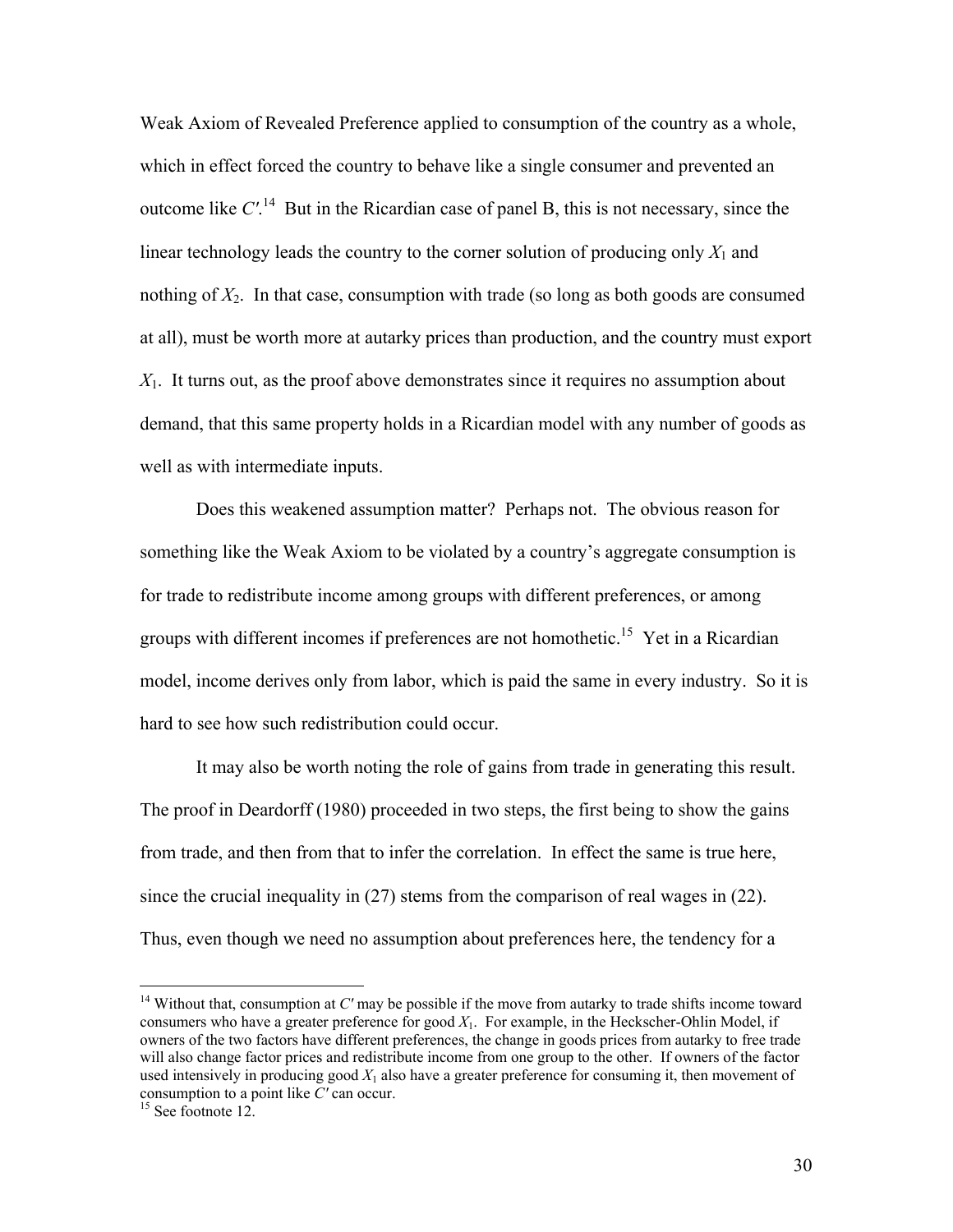country to export goods in which it has a comparative advantage continues to be intimately linked with the gain from doing so.

## **Conclusion**

This paper has examined the role of comparative advantage in a Ricardian trade model with intermediate inputs. A variety of definitions of comparative advantage suggest themselves, most of which require the use of prices to evaluate the roles of intermediate inputs. These prices could in principle be taken from any of several actual or hypothetical equilibria. The definition that provides the strongest predictions of trade, in the form of chains of comparative advantage, compares labor per unit of value added, with value added based on prices that actually prevail in the trading equilibrium.

Unfortunately, these actual prices depend crucially on prevailing barriers to trade, so much so that, without knowledge of these barriers, comparative advantage cannot necessarily even predict the pattern of trade in a pair of goods between a pair of countries. The best that seems to be possible, even in the simplified world of Ricardian assumptions, is a correlation of trade patterns with autarky prices. Thus only an average relationship between comparative advantage and trade seems to be at all robust.

In spite of this, the gains from trade are unambiguous in these Ricardian models, with imported inputs actually providing an additional source of gain from trade. And the weaker correlation version of the Law of Comparative Advantage turns out to be valid under slightly weaker assumptions than in more general models.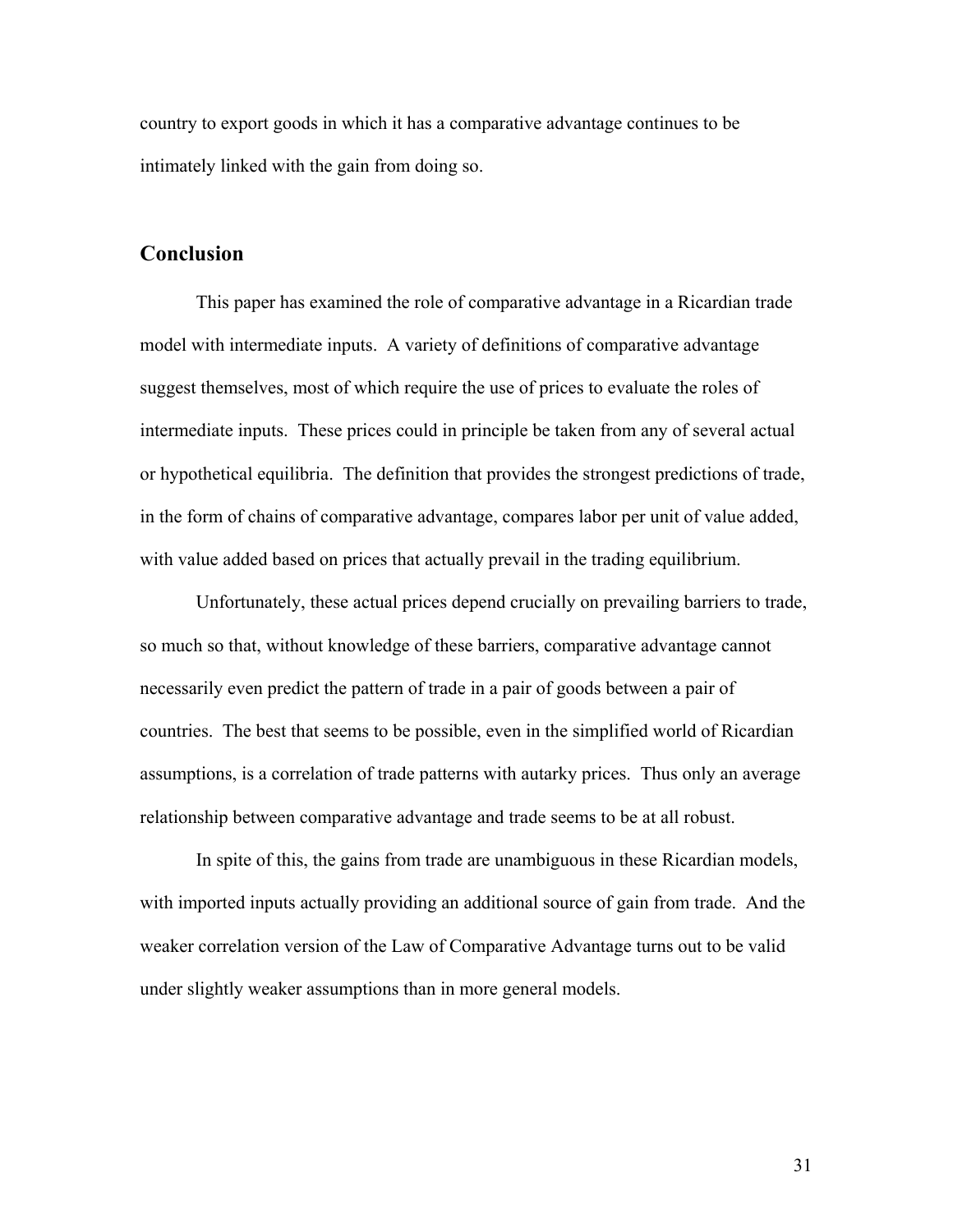### **References**

- Amano, Akihiro 1966 "Intermediate Goods and the Theory of Comparative Advantage: A Two-Country, Three-Commodity Case," *Weltwirtschaftliches Archiv*, pp. 340- 345.
- Deardorff, Alan V. 1979 "Weak Links in the Chain of Comparative Advantage," *Journal of International Economics* 9, (May), pp. 197-209.
- Deardorff, Alan V. 1980 "The General Validity of the Law of Comparative Advantage," *Journal of Political Economy* 88, (October), pp. 941-957.
- Deardorff, Alan V. 2001 "Fragmentation in Simple Trade Models," *North American Journal of Economics and Finance* 12, (July), pp. 121-137.
- Dixit, Avinash K. and Gene M. Grossman 1982 "Trade and Protection with Multistage Production," *Review of Economic Studies* 59, pp. 583-594.
- Dixit, Avinash K. And Victor Norman 1980 *Theory of International Trade*, London: Cambridge University Press.
- Gale, David 1960 *The Theory of Linear Economic Models*, New York: McGraw Hill.
- Graham, Frank D. 1923 "The Theory of International Values Re-Examined," *Quarterly Journal of Economics* 38, November, pp. 54-86.
- Graham, Frank D. 1948 *The Theory of International Values*, Princeton: Princeton University Press.
- Grossman, Gene M. and Elhanan Helpman 2002 "Integration versus Outsourcing in Industry Equilibrium," *Quarterly Journal of Economics* 117, pp. 85-120.
- Feenstra, Robert C. and Gordon H. Hanson 2003 "Global Production Sharing and Rising Inequality: A Survey of Trade and Wages," in Kwan Choi and James Harrigan, eds., *Handbook of International Trade*, London: Basil Blackwell, forthcoming.
- Haberler, Gottfried 1936 *Theory of International Trade*, translated from the 1933 German edition by Alfred Stonier and Frederic Benham, London: William Hodge & Co.
- Hummels, David, Jun Ishii, and Kei-Mu Yi 2001 "The Nature and Growth of Vertical Specialization in World Trade," *Journal of International Economics* 54.
- Jones, Ronald W. 1961 "Comparative Advantage and the Theory of Tariffs: A Multi-Country, Multi-Commodity Model," *Review of Economic Studies* 28, (June), pp. 161-175.
- Jones, Ronald W. 1980 "Comparative Advantage and Absolute Advantage," *Schweizerische Zeitschrift fur Volkswirtschaft und Statistik*, pp. 235-259.
- Jones, Ronald W. 2000 *Globalization and the Theory of Input Trade*, Cambridge, MA: **MIT** Press.
- Jones, Ronald W. and J. Peter Neary 1984 "The Positive Theory of International Trade," in R.W. Jones and P.B. Kenen, eds., *Handbook of International Economics, Vol. I*, New York: North-Holland.
- McKenzie, Lionel W. 1954 "Specialisation and Efficiency in World Production," *Review of Economic Studies* 21, No. 3, pp. 165-180.
- Samuelson, Paul A. 1951 "Abstract of a Theorem Concerning Substitutability in an Open Leontief Model," in Stiglitz, Joseph, ed., *Collected Scientific Papers of Paul A. Samuelson, Vol 1*, Cambridge, MA: MIT Press, 1966.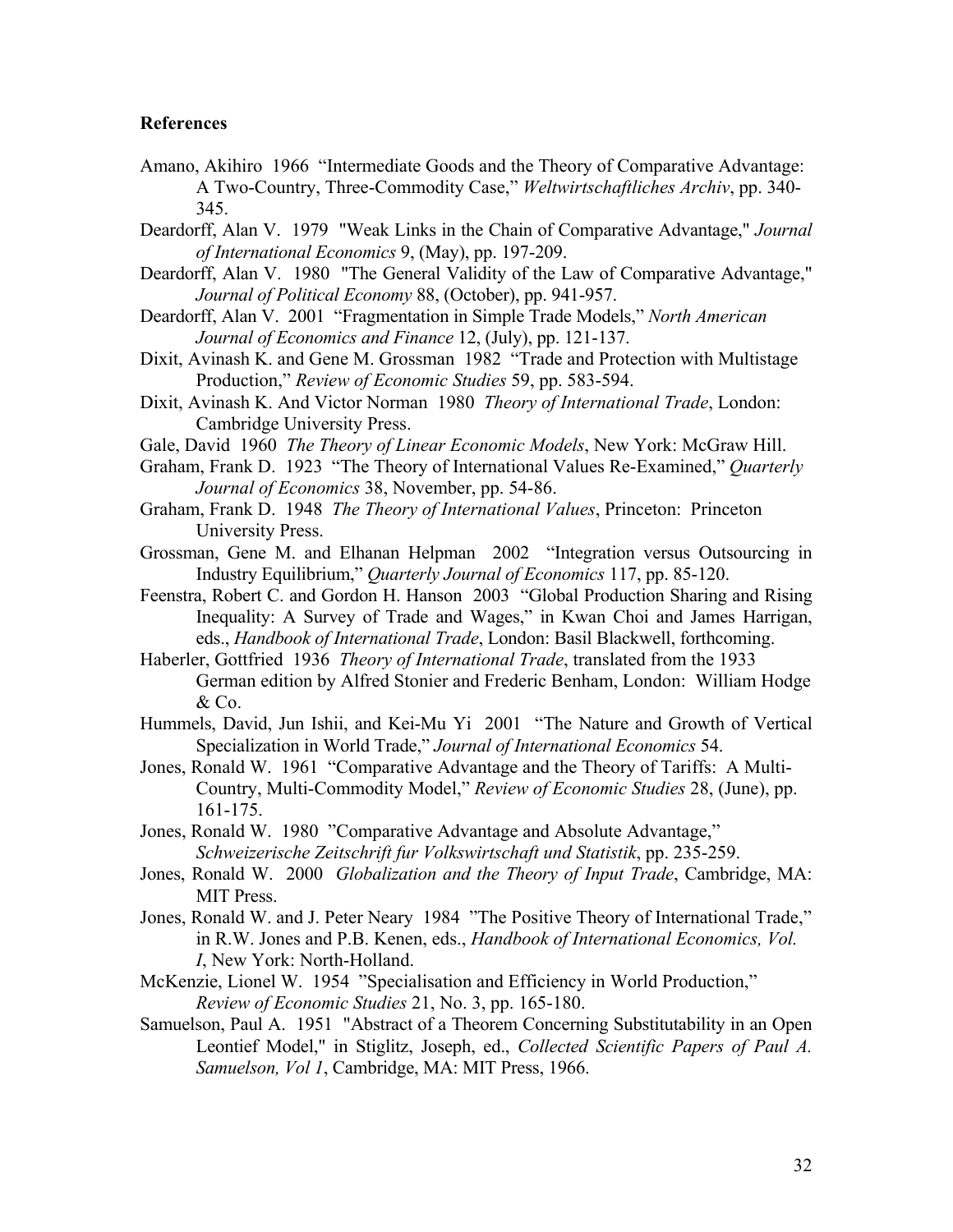Sanyal, Kalyan K. 1983 "Vertical Specialization in a Ricardian Model with a Continuum of Stages of Production," *Economica* 50, February, 71-78.

Viner, Jacob 1937 *Studies in the Theory of International Trade*, New York: Harber & Brothers.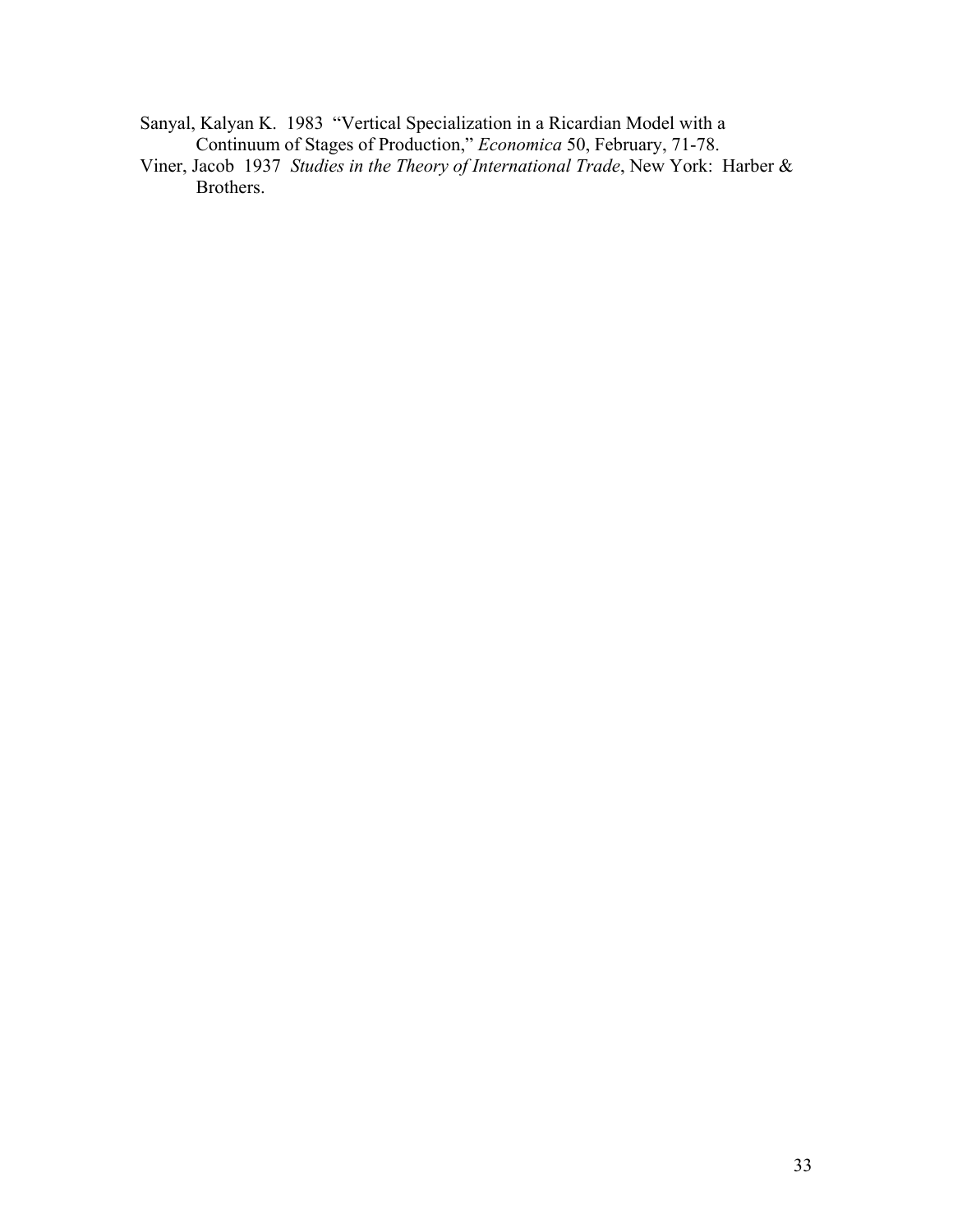### **Appendix A: Previous Literature**

 Haberler (1936) devotes a chapter to the Theory of Comparative Costs, most of which is describing what we now call the Ricardian model. However, although he goes well beyond the two-good case to consider multiple goods, transport costs, and variable costs of production, he does not allow for intermediate inputs.

Viner (1937) also devotes his penultimate chapter to Comparative Costs, although he uses the heading Gains from Trade, which may be indicative of what he cares about. He devotes lots of attention to who said what and to who made errors – or not – and he extends the theory to multiple countries as well as the extensions mentioned by Haberler. But again, there is no mention of intermediate inputs.

Graham (1948) deals extensively with the Ricardian structure, carefully exploring extensions in all manner of directions, but even his chapter VIII, "Relaxation of Assumptions in the Approach to Reality," fails to mention intermediate inputs.

McKenzie (1954) is mostly about showing that an efficient allocation can be attained with competitive prices. He does this in the model of Graham (1923), which he points out has (and can have, for its purpose) no intermediate inputs. McKenzie does however discuss the importance of intermediate inputs, pointing out that if they are traded they both expand production possibilities and may alter what a country exports. He also points out that the justification for fixed coefficients, which otherwise might be based on Samuelson´s (1951) non-substitution result, disappears once intermediate inputs are traded and thus have different prices. Thus, he says, "as soon as trade in intermediate products is allowed, the problem loses its special simplicity, and we may as well allow joint production and many factors in each country." (p. 179)

Jones (1961) derives a condition for efficient assignment of countries to goods in a many-good, many-country Ricardian model. The condition is to minimize the product of countries' unit labor requirements. He considers the possibility of traded intermediate inputs, and is able to extend this same result in their presence (using direct labor requirements only), but only under the assumption that all countries share the same intermediate input coefficients.

Amano (1966) shows by example why general results are so difficult with intermediate inputs. With two countries and three goods, holding constant the ranking of comparative advantage across the goods, he shows two situations in which the pattern of trade in two of the goods is reversed. Although he does not say so, implicitly the two countries do not share identical intermediate input coefficients.

Jones (1980) makes a point that is made here as well: patterns of comparative advantage depend necessarily on prices. Indeed, in a footnote (p. 240) he describes his earlier frustration in trying to find a criterion for comparative advantage in a Ricardian model with intermediate inputs that would not include prices. Undoubtedly, Amano´s counterexample arises because prices matter, and are endogenous.

 Jones and Neary (1984) give the central results of Ricardian comparative advantage, but when they get to intermediate inputs, they mostly just stress their importance and refer the reader to McKenzie (1954) without giving anything in the way of results except citing an example in Jones (1980) of how important intermediates can be.